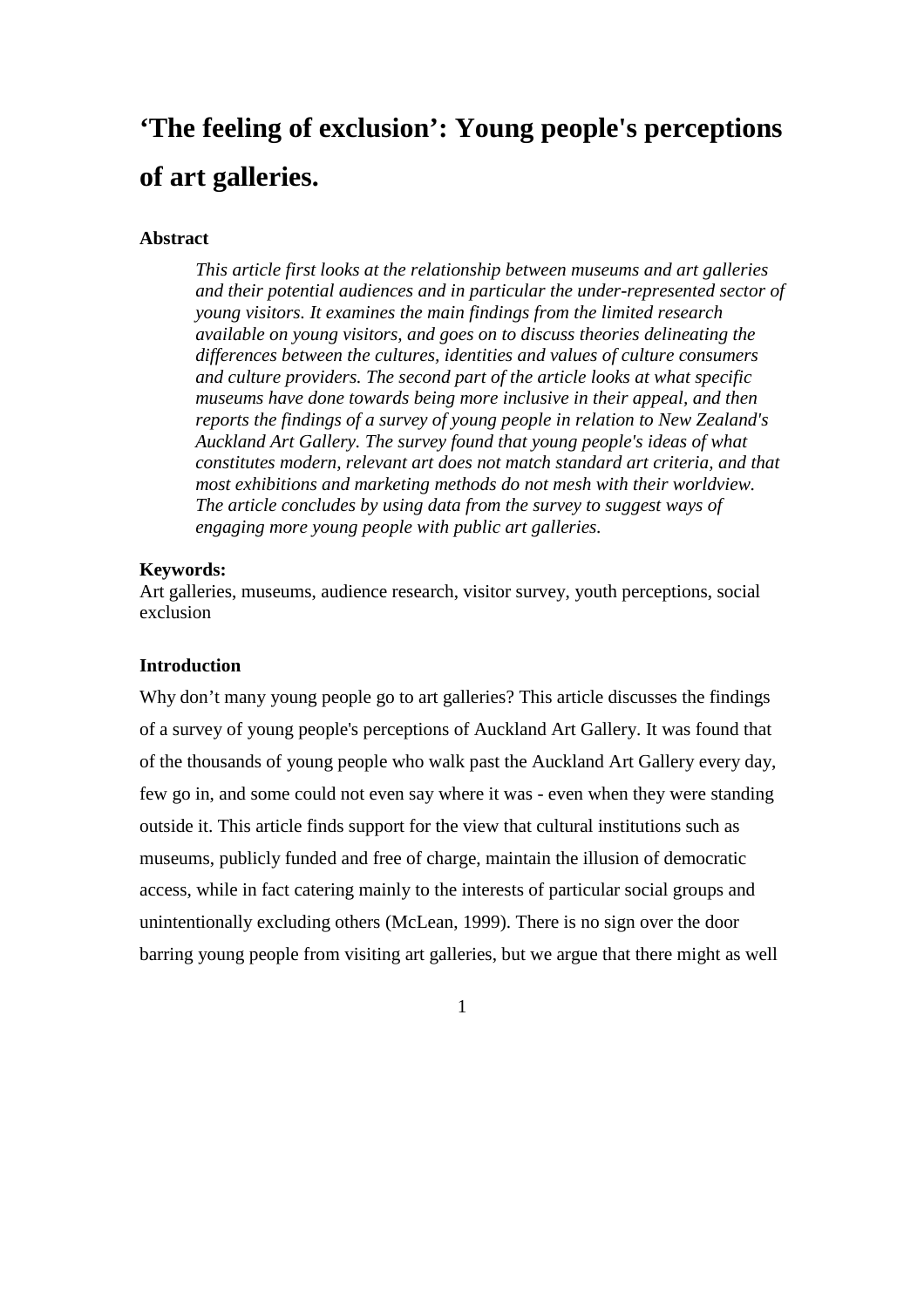be, because these institutions effectively deter young visitors by making them feel that they do not belong. Sociologist Pierre Bourdieu suggested that, despite theoretically being open to all, 'the inheritance of cultural wealth…only really belongs (although it is offered to everyone) to those endowed with the means of appropriating it for themselves' (Bourdieu 1973, 73). Bourdieu concluded that the 'love of art is the clear mark of the chosen' which is meant to separate them out from other people, and that therefore the 'true mission' of museums is to 'reinforce for some the feeling of belonging and for others the feeling of exclusion' (Bourdieu & Darbel, 1991, 112).

Most public art galleries and museums in New Zealand were founded in the nineteenth and early twentieth century when education was regarded as an important aspect of their function (Thomson, 1981).<sup>1</sup> However, like many cultural institutions that developed in the British cultural tradition, art galleries have suffered from an antipathy towards entertainment – visiting a gallery was meant to be good for you rather than being a pleasure, a duty not unlike going to church (Greenhalgh, 1989). Today it is recognised by museums worldwide that entertainment, as well as education, is a legitimate part of their repertoire (Harrison, 1997), and public museums and galleries have increasingly come under pressure to act more like businesses (McLean, 1997; Kotler & Kotler, 1998). Since the advent of the new museology in the 1990s, many in the museum sector have come to see themselves as part of the leisure industry, modifying their practices and policies in order to become more audience focused (Vergo, 1989; Anderson, 2004).

While history, natural history and anthropology museums have taken steps to increase and diversify their audiences, questions remain over what success art galleries have had in this regard. Some art galleries may appear to have a healthy youth audience, but if organised school groups are taken out of the equation we might ask whether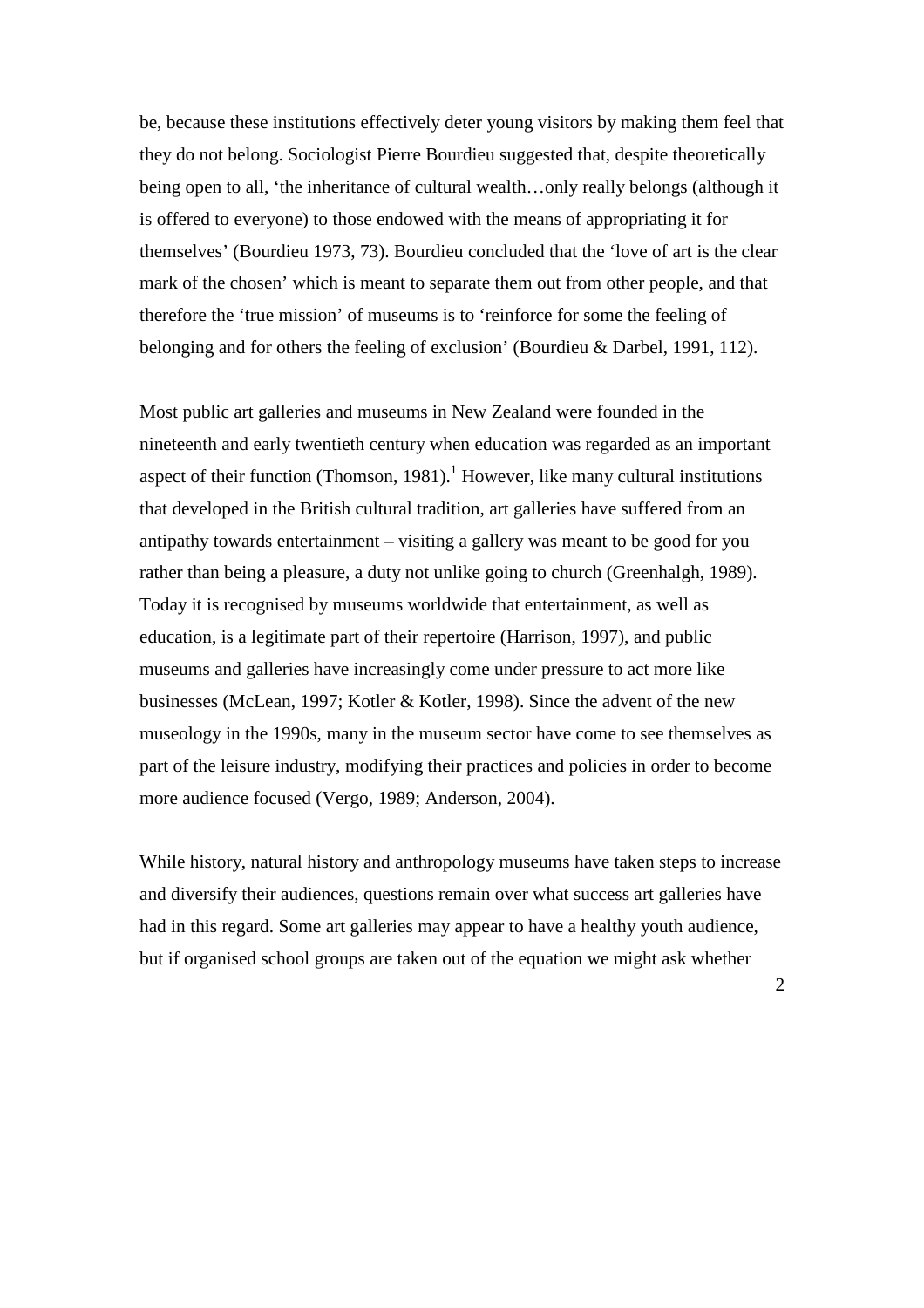they attract many young people outside this 'captive audience'? What proportion of art gallery audiences are made up of young people? Do young people see art galleries as an attractive destination in their leisure time? Do art gallery collections and exhibition programmes reflect the identity, interests and values of young people? Suspicions that their core audience is middle-aged and well-heeled are reinforced by a number of longstanding perceptions about art galleries – the historical links between the culture of art and social elites, the membership of Friends organisations, the crowds who attend gallery openings and events – but there is little empirical evidence. Some of these questions can be answered by the literature but much remains to be done (Fyfe, 2000; Prior, 2002). The survey analysed in this article provides data that highlights issues of museums and social equity, issues that need to be addressed before art galleries can justifiably claim to cater for 'the general public'.

## **Visitor studies: Putting youth on the agenda**

Who visits museums and who does not? Contrary to popular perceptions, it is not a case of those who want to and those who do not: users are not simply characterised by their motivation and good taste, and non users by their apathy or ignorance. Marilyn Hood suggests social factors - education, class, ethnicity, age group - determines who visits museums (Hood, 1983). International research has supported Bourdieu's argument that the relatively narrow socio-demographic profile of the art museum audience reflected the 'cultural capital' of those fractions of society familiar with high culture art forms (Dimaggio & Useem, 1978; Merriman, 1989; Bennett & Frow 1991; Bennett et al, 1999). However, John Falk points out that museums today have much larger and more diverse audiences than fifty years ago when they catered for a small elite (Falk, 1998, 43). However, though participation has widened, Nick Merriman argues that the expansion in museums has not been accompanied by an expansion in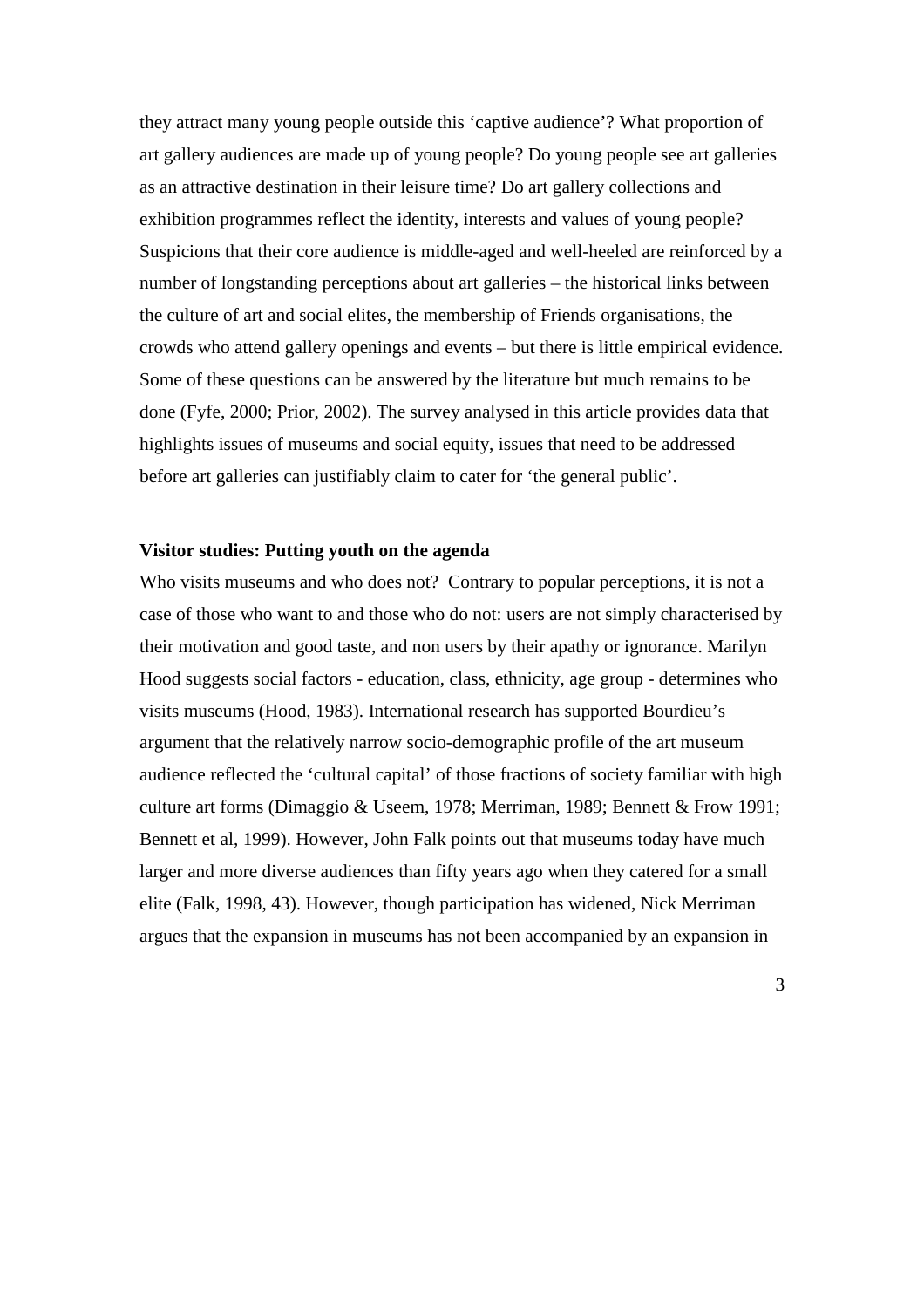the range of visitors, and that the 'democratic potential of museums' was still not being fulfilled: the typical visitor is in the older age bracket (Merriman, 1991, 2). One of the groups that museums continually fail to cater for, despite their efforts to broaden and diversify their audiences, is the younger age group - teenagers and young adults. Surveys of the literature focusing on youth and art museums suggests that they consistently make up a small percentage of visitors overall (Xanthoudaki, 1998; Australian Museums Online, 2005).

Much of the research in this area has focused on investigating what it is in the visitors' preconceptions, preferences or behaviour that deters them from museum visiting. It has been suggested, for example, that differences in perception of galleries vary with age. Caldwell & Coshall (2002) found distinct differences in the individual's mental constructs associated with galleries in visitors aged under and over 35 years. They argue that whereas older visitors tended to have fewer criteria when judging the 'goodness' of a gallery, younger visitors used many more aspects of their experience when evaluating the galleries. Individual motivation, expectations, and satisfaction and their effect on visitor behaviour have been explored by Jansen-Verbeke & Van Redom (1996) and Thyne (2001). One theory about museum nonvisitation is the notion of 'threshold fear', a kind of psychological barrier which dissuades people from entering spaces where they feel uncomfortable (Prince & Schadla-Hall, 1985; Fleming, 1999). Bartlett & Kelly (2000) have reported that youth audiences have poor perceptions of museums, which they see as boring, didactic, unapproachable and preoccupied with the past, in contrast to young people's interest in the present and future. Young people, they point out, do not feel as if they are a part of museums. This work all points to dissonance between the culture of museums and the culture and identity of young people.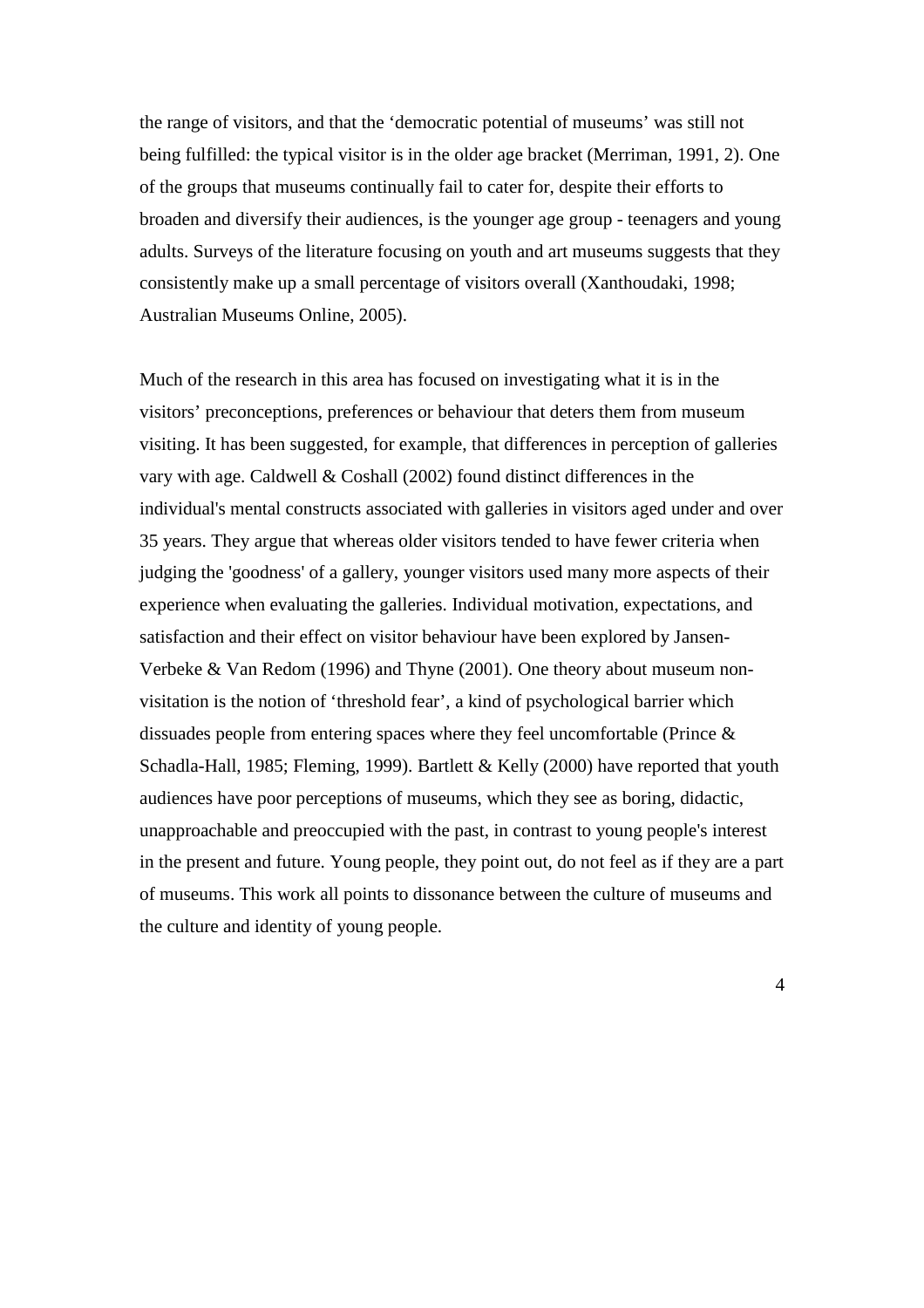Another strand of research suggests that social exclusion from museums is closely related to collective and personal identity (Karp, 1992; Kaplan, 1996; Macdonald & Fyfe, 1996; Coombes, 2004). The question of museums and social equity has become more than an academic issue in the UK: changes in government funding are putting pressure on institutions to increase their minority audiences by catering for their diverse cultural identities (Dodd and Sandell, 2001; Sandell, 2002). As Sandell has argued, the representation of a community's culture 'might affirm community identity, generate increased self-esteem amongst individuals and help to promote tolerance and understanding within the wider society' (Sandell, 1998, 412).

Studies of audience reception remind us that the individual perceptions and responses that make up museum visiting are shaped by social processes that have to do with culture, representation, and power (Wolff, 1981; Greene, 1996). Merely tinkering with policies will not change the underlying structures that produce museum cultures. It is not simply a case of young people *choosing* not to go to museums, or indeed *correcting* bureaucratic shortcomings in museum programming in relation to youth leisure preferences, but a more complex matter of considering the fit between different cultures – the culture of those who present art and the culture of those who might view it. We believe that in this case the key habitus of museum visiting as a social phenomenon is not *class culture* but *age culture*.

Social theorists argue that youth culture is a way of life for its members which develops in opposition to institutional or adult culture (Willis, 1981). Most young people, Paul Willis points out, see art as something 'special, remote and institutional', something that is set apart from their common, everyday culture (Willis, Jones, Joyce & Hurd, 1990). It seems that museums are not for them. Because 'art is in the art gallery,' Willis argues, 'it can't be anywhere else' (Willis, 1989, 131). Young people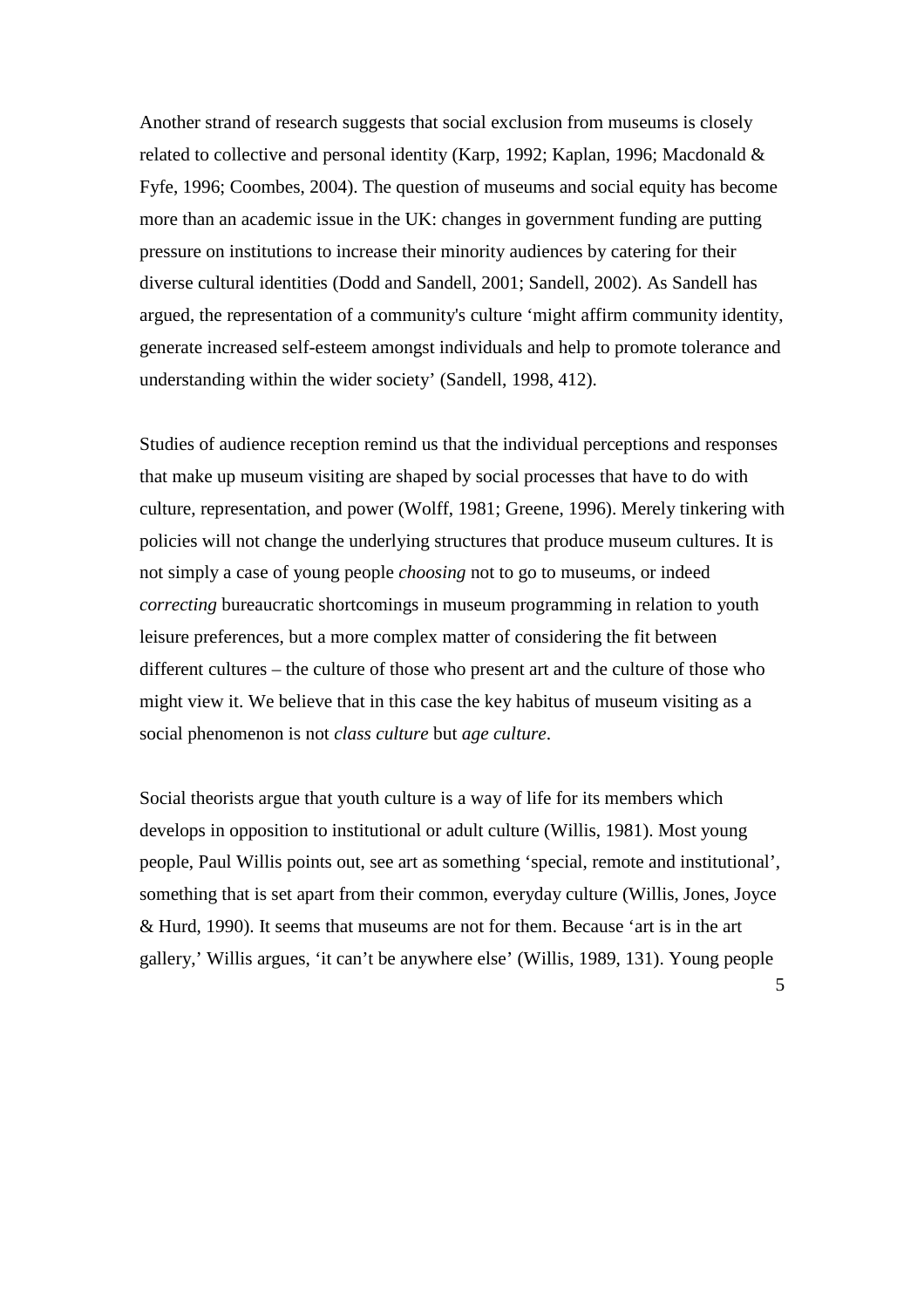have their own art, a symbolic culture that finds expression in alternative images, music or fashion that is not reflected in the official art world. The formal types of gallery art deprive other art forms of their artistic status and legitimacy. There is therefore a clash between the culture of art galleries and museums, both in terms of the art culture that they display and their organisational culture (values, assumptions and ways of doing things) which is fundamentally at odds with the identity and culture of young people.

## **Towards an inclusive museum culture**

From the late 1980s cultural organisations in Australia and New Zealand started conducting systematic research about their existing public in an attempt to reach new publics. The first study on the demographic characteristics of art gallery visitors found that, compared with history museums, they constituted a small elite group of regular visitors with 13% aged 15-19 and 26% aged 20-29 (Bennett & Frow, 1991, 4). The authors recommended that galleries 'operate with more diversified conceptions of what art is, of how and why it should be displayed … and at whom it should be directed…' (Bennett & Frow, 1991, 38-9). In a major survey conducted in 1994-5, it was found that 'tastes are social' and that 'differences in cultural preference are used as markers of social distinction' (Bennett, Emmison & Frow, 1999, 1). People who participate in 'public culture' activities such as visiting museums, galleries and libraries, are more likely to be older, highly educated, with a higher income and class origin. About a quarter, or 23% of the 18-25 age group, participate in public culture compared to 40% of the 60+ age group (Bennett, Emmison & Frow, 1999, 236). Other studies suggest that the youth audience (aged 15-25 years) makes up about the same proportion of audiences for major Australian museums as the general population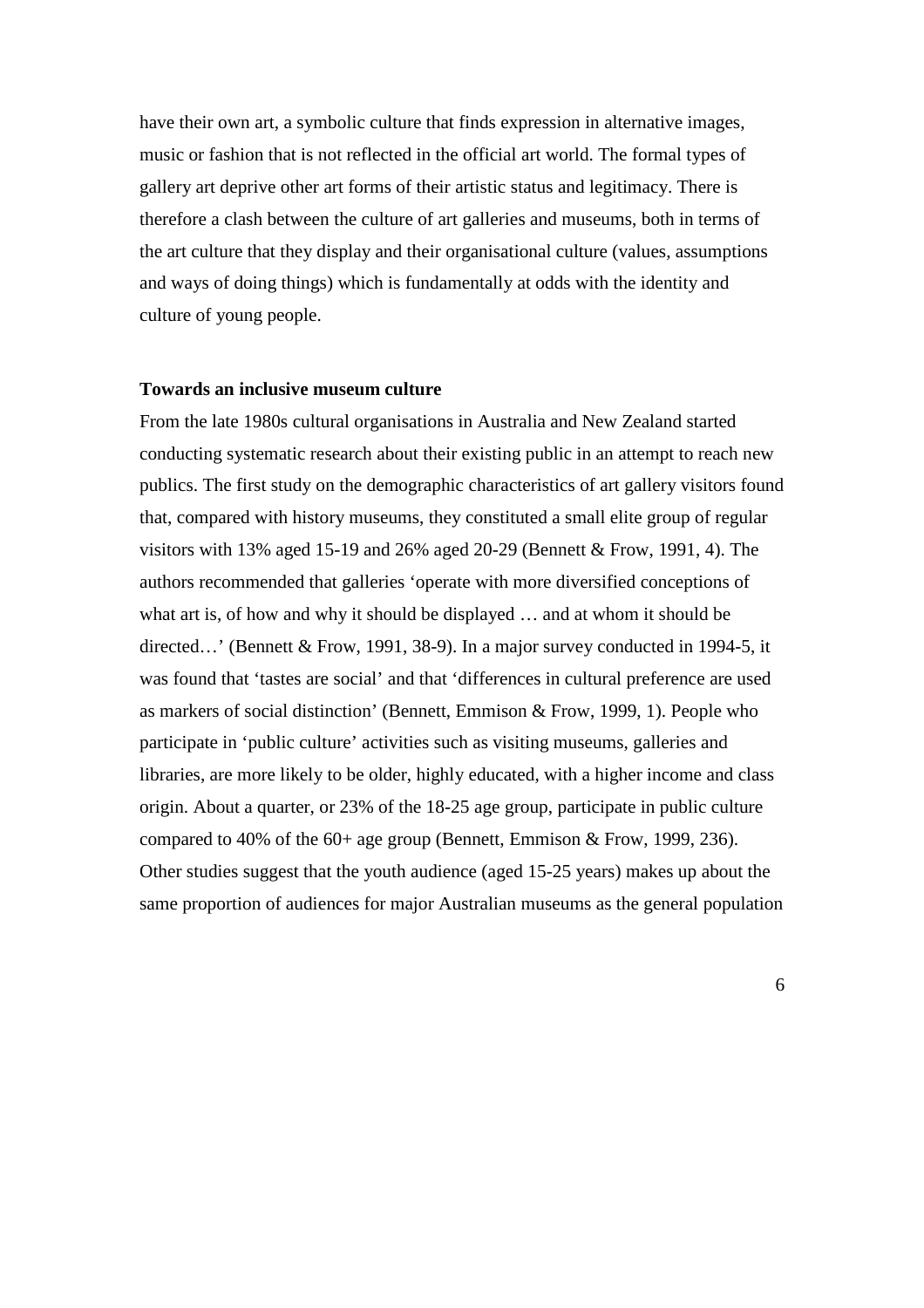– about 15% - but it is not clear whether this is the case for art galleries (Environmetrics, 2002, 3).

Visitor research in New Zealand museums is still uncommon but since the early 1990s more information on attendances has been available. For example, evaluations of exhibitions at the National Art Gallery and Museum in Wellington (Cockburn 1989, 1990) give demographic profiles, and show that in general the audience was mature, well educated, and well paid (Cockburn 1990, 1). One study of public art institutions found that across New Zealand young people aged 15-24 years made up 25% of the audience, but this finding has to be viewed cautiously because of the small sample (Stafford, 1991, 18). A survey of users and non-users of museum and art galleries found that 12% of users were from the 15-19 age group, compared with 5% nonusers, whereas in the 20-29 age bracket 14% were users, and 18% non-users (McDermot Miller, 1996, 9). A number of other studies concluded that, rather than any particular pre-disposition towards museums, the visitor profile (particularly age group) is influenced by exhibition content. In 1996 an evaluation of the *Bob Marley* reggae exhibition at the National Museum suggested that the appeal of the topic seemed to attract an unusually high proportion of young Maori visitors (McLennan, 1996, 4).

Efforts to target a broader museum audience culminated with the opening in 1998 of the new national museum in Wellington, The Museum of New Zealand Te Papa Tongarewa. Te Papa exceeded its annual target of 700,000 in three months, attracting one million visitors in five months, and over two million by the end of the first year (Museum of New Zealand, 2000). The profile of visitors after the first year was broadly representative of the New Zealand population at large, indicating that Te Papa did not just cater to an educated Pakeha (European) elite but to a cross section of New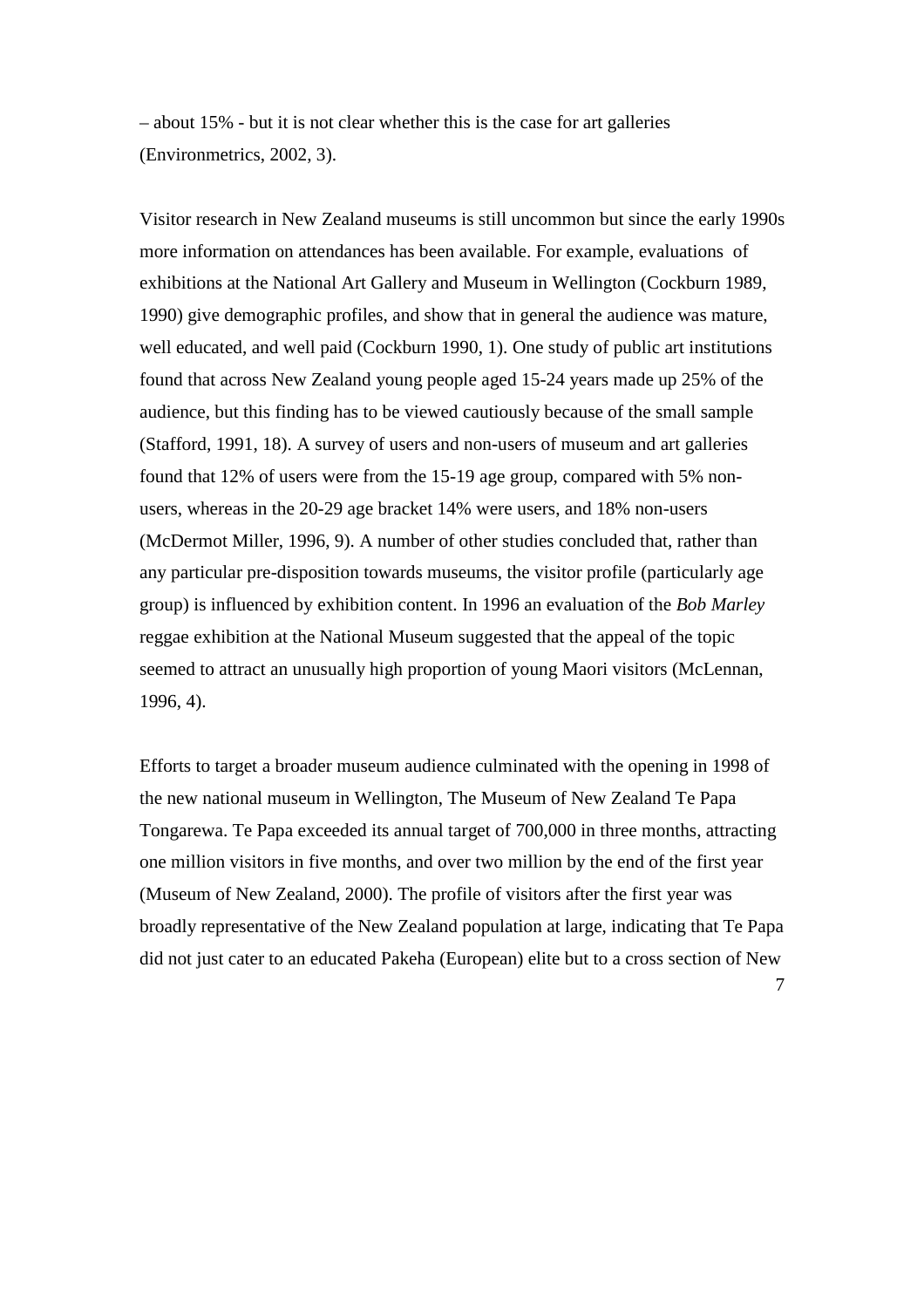Zealanders (Museum of New Zealand, 1999; 2004). In contrast to earlier surveys at the museum, the 'traditional' visitor profile made up a smaller proportion of the overall audience: visitors who had completed a tertiary qualification comprised only 38% whereas those who had not completed secondary school made up as much as 12%; while visitors from professional occupations were only 17% and those from management just 6% of the audience (Museum of New Zealand, 1996; 1999). Most surprising of all, Maori were represented at 13%, roughly equivalent to their proportion of the general population (Museum of New Zealand, 2000). Te Papa's innovations in museology, including popular temporary exhibitions, diverse permanent displays spiced up with interactives and events, and intensive rebranding and marketing, has evidently appealed to a genuinely diverse audience including a high proportion of young people. Exit surveys show that 22% of its huge audience is made up of those in the  $16 - 24$  year age group (Museum of New Zealand, 1999; 2004). This is particularly the case with Maori people, usually under-represented amongst New Zealand museum visitors. Maori visitors are more likely to be young almost 30% are aged  $20 - 29$ , and 13% are teenagers aged  $15 - 19$  (Museum of New Zealand, 2000).

## **Surveying young people at the Auckland Art Gallery**

This section discusses the results of visitor research conducted in 2003 for the Auckland Art Gallery of Auckland, New Zealand (AAG). Auckland Art Gallery Toi o Tamaki is a prominent art institution in New Zealand's largest city housing the country's major art collection - some 12,000 works of painting, sculpture and mixed media (Reeves, 2003). It consists of one nineteenth century building designed in a grand Victorian style, which houses the main galleries and the permanent collection, and one modern building directly across the street housing temporary exhibitions of contemporary New Zealand art (Thomson 1981, 16-25). The buildings are two blocks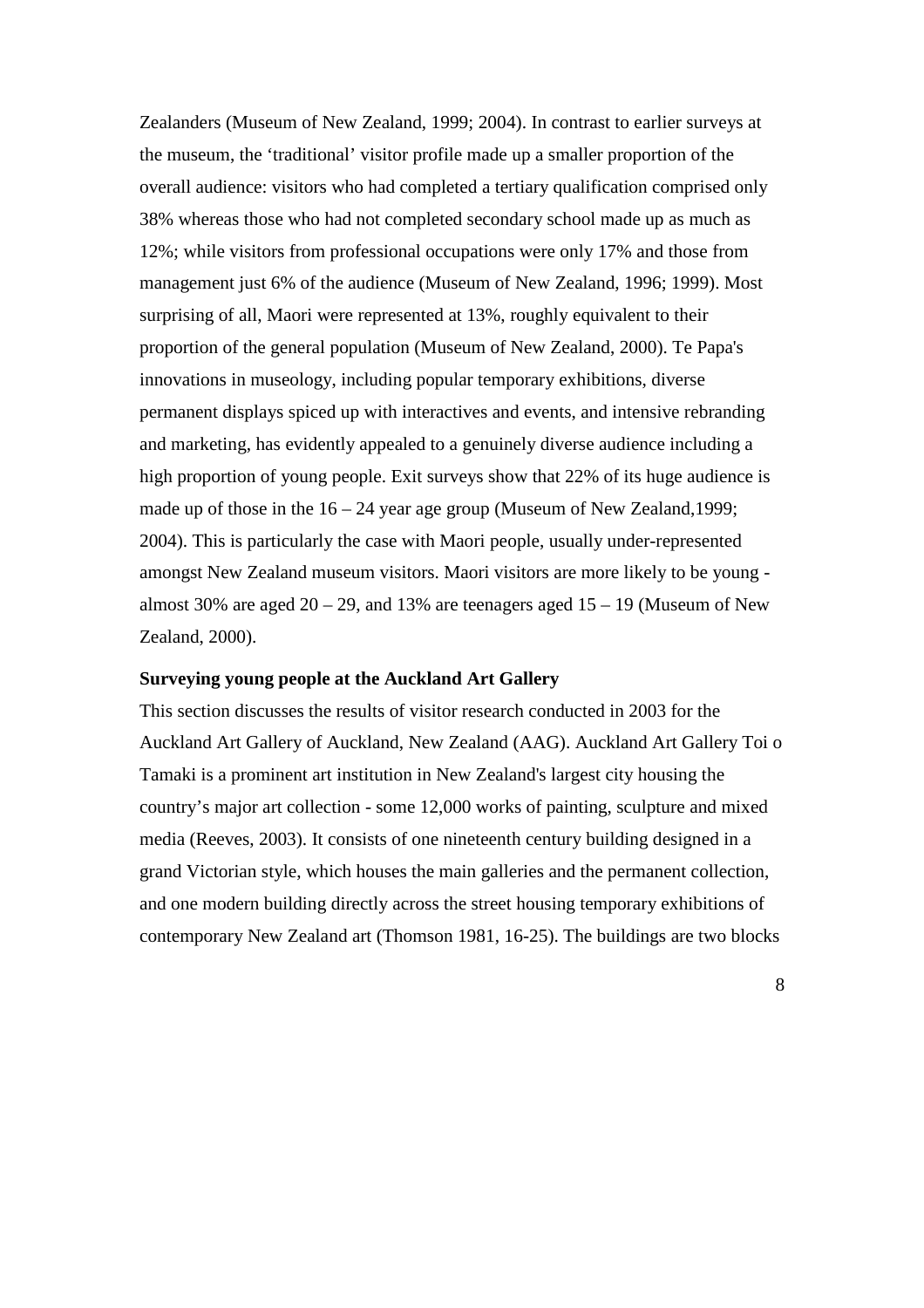from Auckland's main street and the gallery dominates the view from one of the city's busiest intersections. There are two large universities (with approximately 12,000 students each) within two blocks and innumerable small private institutes within easy walking distance – comprising at least 20,000 students in the immediate vicinity who could be patronising the AAG. There is heavy and constant foot traffic in front of the gallery and yet it does not have anything like the patronage the pedestrian numbers would suggest. The gallery management, aware that many young people did not visit the Gallery, wanted to survey these young potential visitors and find out what their perceptions and expectations were. In particular the management wanted to know: What young people think the art gallery has to offer, what would encourage them to visit the gallery and what attractions would appeal to them?

The research design was based on a stratified sample of 200 people aged between 16 and 26, with equal numbers of males and females. The sample was designed to match the demographic make up of the area with respect to ethnic origin (Statistics New Zealand 2003). Over a three week period in May 2003, two researchers approached pedestrians in the vicinity of the gallery who looked to be in the target age group and asked them their views. Given the proximity of the universities, most of the people in the sample were studying, but these were not targeted particularly and the sample included the unemployed, overseas backpackers and others. The respondents in the sample were aged between 16 and 26, with a mean age of 20.6 years and a standard deviation of 2.56 (n=200).

The questionnaire consisted of restricted answer and open-ended questions. The restricted answer questions established the basic demographics and visitation patterns to various Auckland attractions. The remainder of the questionnaire asked open ended questions designed to assess perceptions without prompting. These non-directive,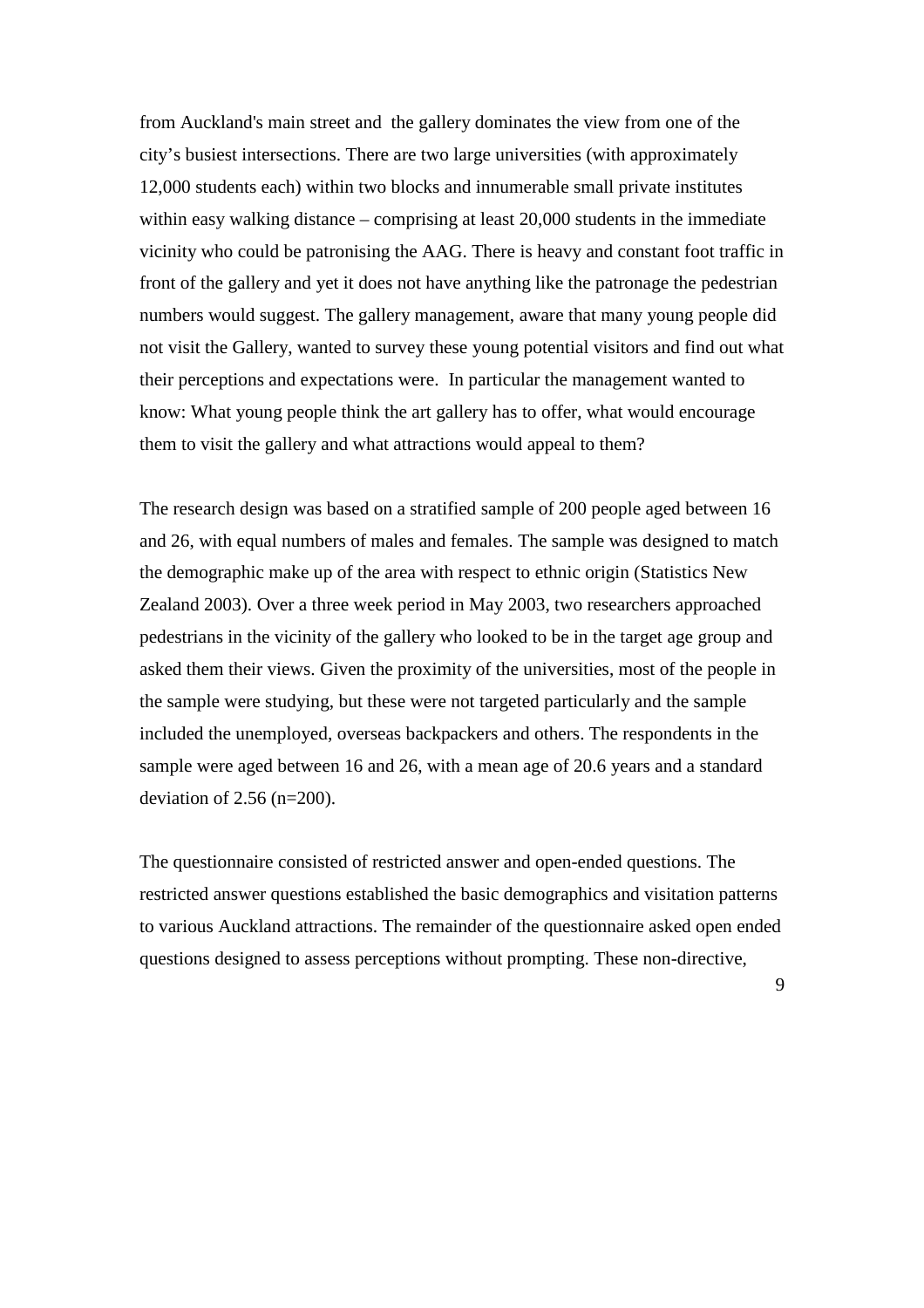open ended questions allowed the research to use a qualitative approach. The open ended questions were transcribed into a database and then went through a process of content analysis. Answers were initially sorted and grouped into broad first level classifications. For example, '*art isn't my thing*', '*no interest*', '*most art is boring*', '*not felt compelled to go*' were all classified under the heading 'No Interest'. All the first level classifications were again sorted and grouped more broadly into a second level classification, looking for common concepts or relationships. The process was repeated for a third classification which extract the basic constructs represented in the respondent's mental models of the gallery (Kelly, 1955). Once extracted, the classifications were checked for logic and consistency by other academics not involved in the research but knowledgeable about tourism research.

The demographic questions provided data with which to compare visitation patterns, and cross-check the findings in the literature discussed above that suggest young people are under-represented in art galleries. Looking just at the ethnicities who were likely to be long term NZ residents, (European New Zealanders and Maori/Pacific Islanders), only 43% said they had visited some NZ art gallery in the last twelve months, but 60% said they had visited the Auckland Art Gallery at some time in their life. These findings support the proposition that young people do have a lower rate of recent visitation: 42% in this sample as opposed to 59% in the population as a whole. Further analysis reinforced this. Comparing respondents 20 and under with respondents aged 21 and over there is a significant difference: 66% of under 21's had not been to any art gallery in the previous twelve months, but 54% of over 21's had. These figures agree well with the Todd and Lawson (2001) survey of 3400 NZ households which reported that 41% of the households surveyed never went to a gallery, 51% went once a year and 7.5% went monthly or more frequently. This research supports the observation that art gallery visitation tends to increase with age.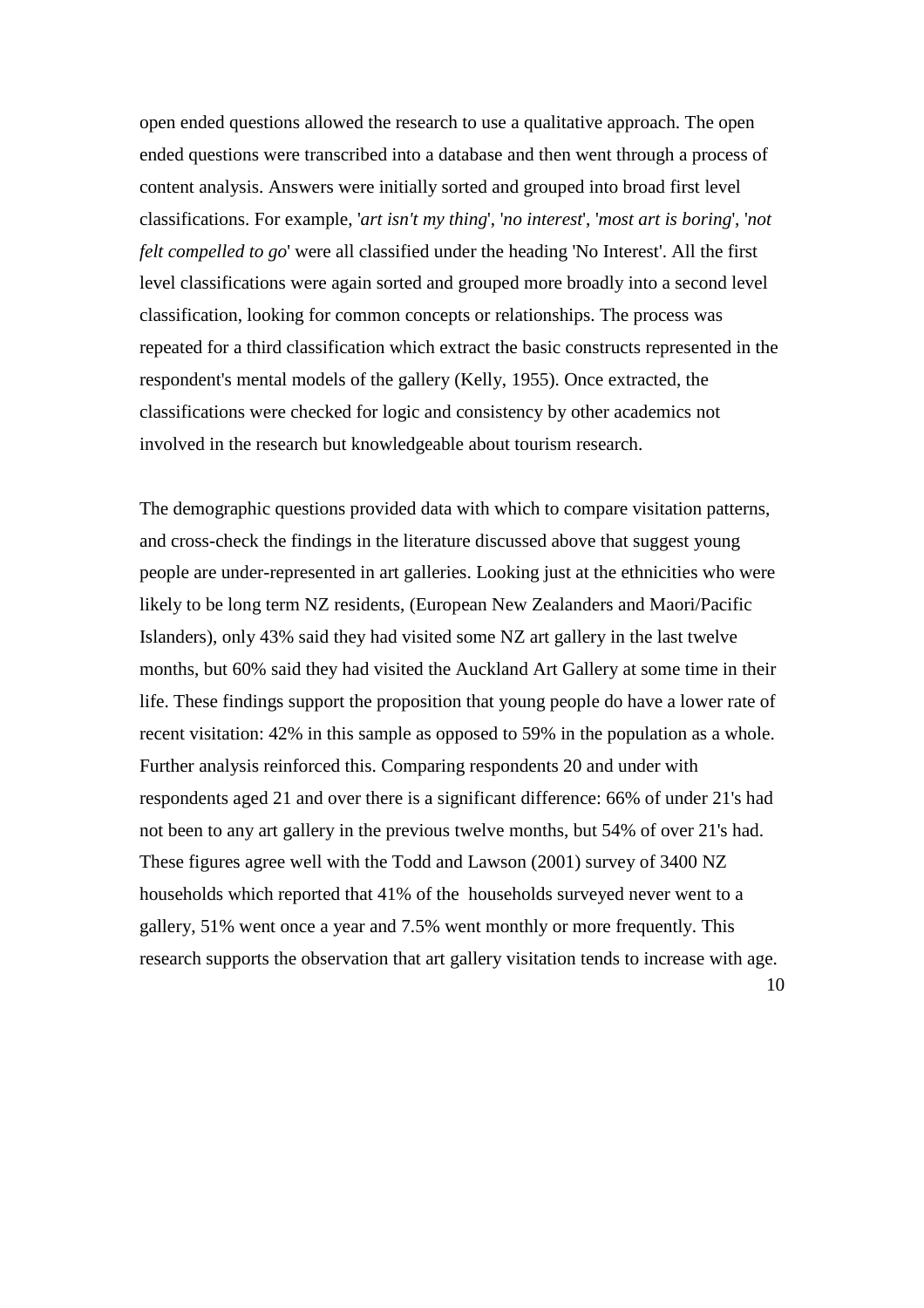In particular, it is clear that teenagers are not the 'natural' audience of the Auckland Art Gallery.

The findings of the survey also confirm that the Auckland Art Gallery does not have a strong appeal for young people in relation to other visitor attractions in Auckland. Asking the respondents which attractions they had been to within the last year produced a league table of destinations by popularity. The top four (of the 22 listed) were associated with outdoor recreation and excursions, such as the beach  $(n = 174)$ , followed by local leisure favourites such the Auckland Zoo (122) and well known landmarks such as the Sky Tower (119). Of the cultural institutions, Auckland Museum was ranked 6th, but Auckland Art Gallery was firmly in the second tier of attractions at 15th (80), just above the Museum of Transport and Technology (71) and the Maritime Museum (57). Closer analysis shows that this lack of profile was not a question of awareness: 30% of the sample said that they knew where the Auckland Art Gallery was but had not been there. When asked if they had heard of the Auckland Art Gallery, 96% said they had, and 84% said they knew where it was – conversely this suggests that 16% did not know where it was, despite in most cases being interviewed on the pavement outside, or within sight of the gallery itself.

For users and non-users art galleries obviously do not feature amongst their preferred leisure activities. When asked why they haven't been to the gallery recently, those who had heard of the gallery but not visited it said they had '*no time*' (45%), or '*no interest*' (32%). While 13% of users offered '*no particular reason*' for not going, 4% said they hadn't been because they didn't know where it was. The respondents who had never visited produced a range of statements in response to the question '*what would convince you to go*?' Apart from six diehards who insisted they would not visit the gallery under any circumstances (3%), most of the non users said they *could* be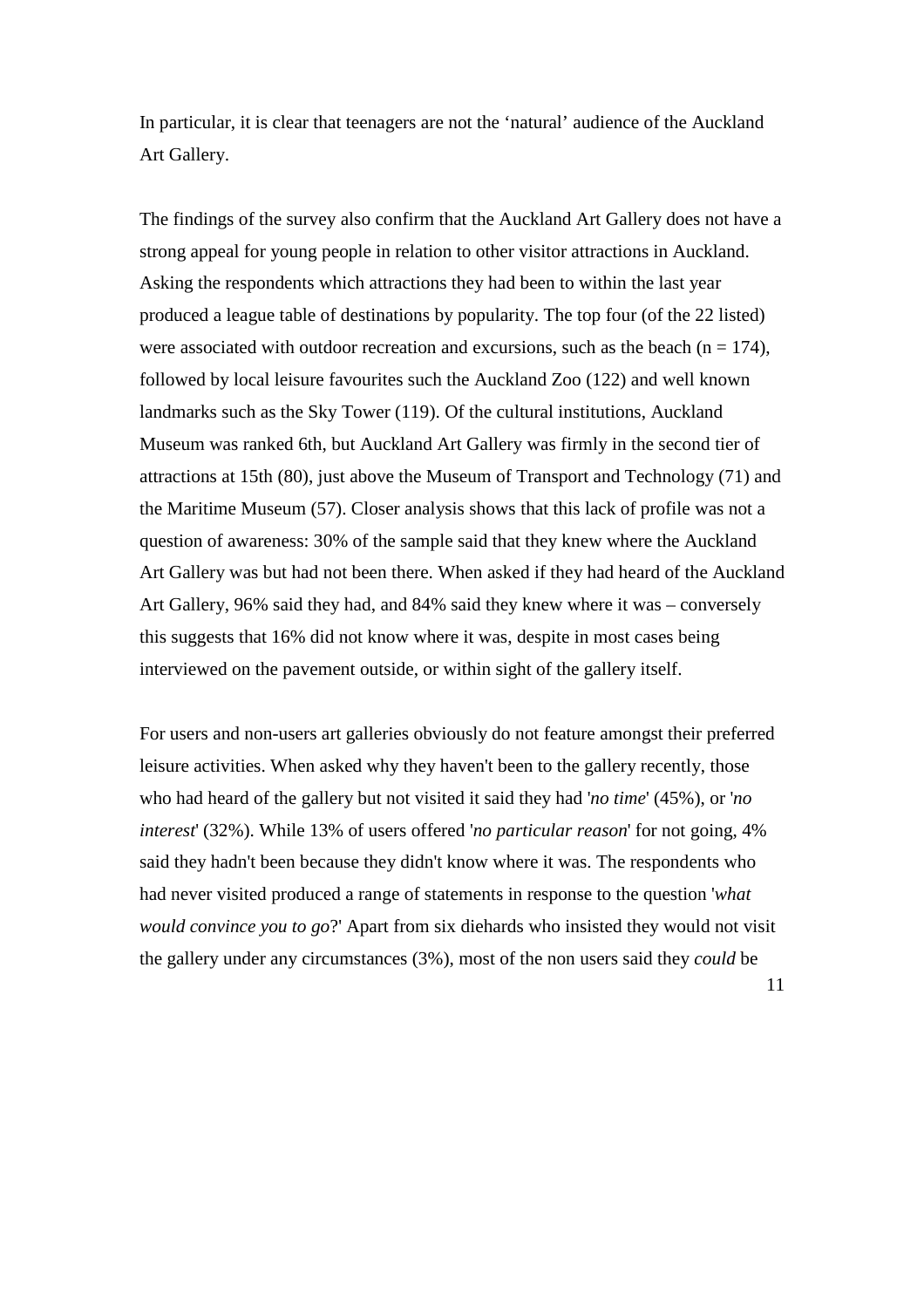persuaded to go: the majority (39%) said that a particularly interesting exhibition would get them to attend, a significant proportion (34%) said they would go if their friends or family went, and a number (8%) would go if they had more time, or if they had more money or got '*free stuff*' (6%).

## *Young people's perceptions of art*

The survey produced strong evidence that many young people have common-sense but ambivalent images of art galleries. To understand the mental pictures that teenagers and young adults have of the Auckland Art Gallery the survey asked respondents '*What three things come to mind when I say 'Auckland Art Gallery'?*'. As expected the commonest category of things which came to mind (Art and Artists 55.4%) consisted of neutral or positive descriptions of art, specific exhibitions recalled from the past, or mentions of types of art, artists, paintings, or sculptures.

That an art gallery contained art was a natural observation, but the responses in the remaining categories tell us a great deal about the fit between the mind set of young people and the institution because of the way in which they reflect personal attitudes to the gallery. In the category 'architecture' (8.9%) young people recalled impressions of the building and its appearance which ranged from '*nice old classical style*', through '*you don't know that it's an art gallery*' to '*not creative enough*'. The category 'relevance' (7.9%) covered statements about how the person related to the gallery – here the commonest words given were '*boring*' and '*old*', '*old fashioned*' but at the other end there were several instances of people calling it '*interesting*'. A number of respondents commented on the 'atmosphere' of the gallery (5.8%). Here the commonest negative terms were related to noise, or rather the lack of it ('*silent*', '*quiet*', '*peaceful*'), though many expressed positive feelings ('*classy*', '*bright*', '*professional*'). A few expressed negative preconceptions about the ambience of the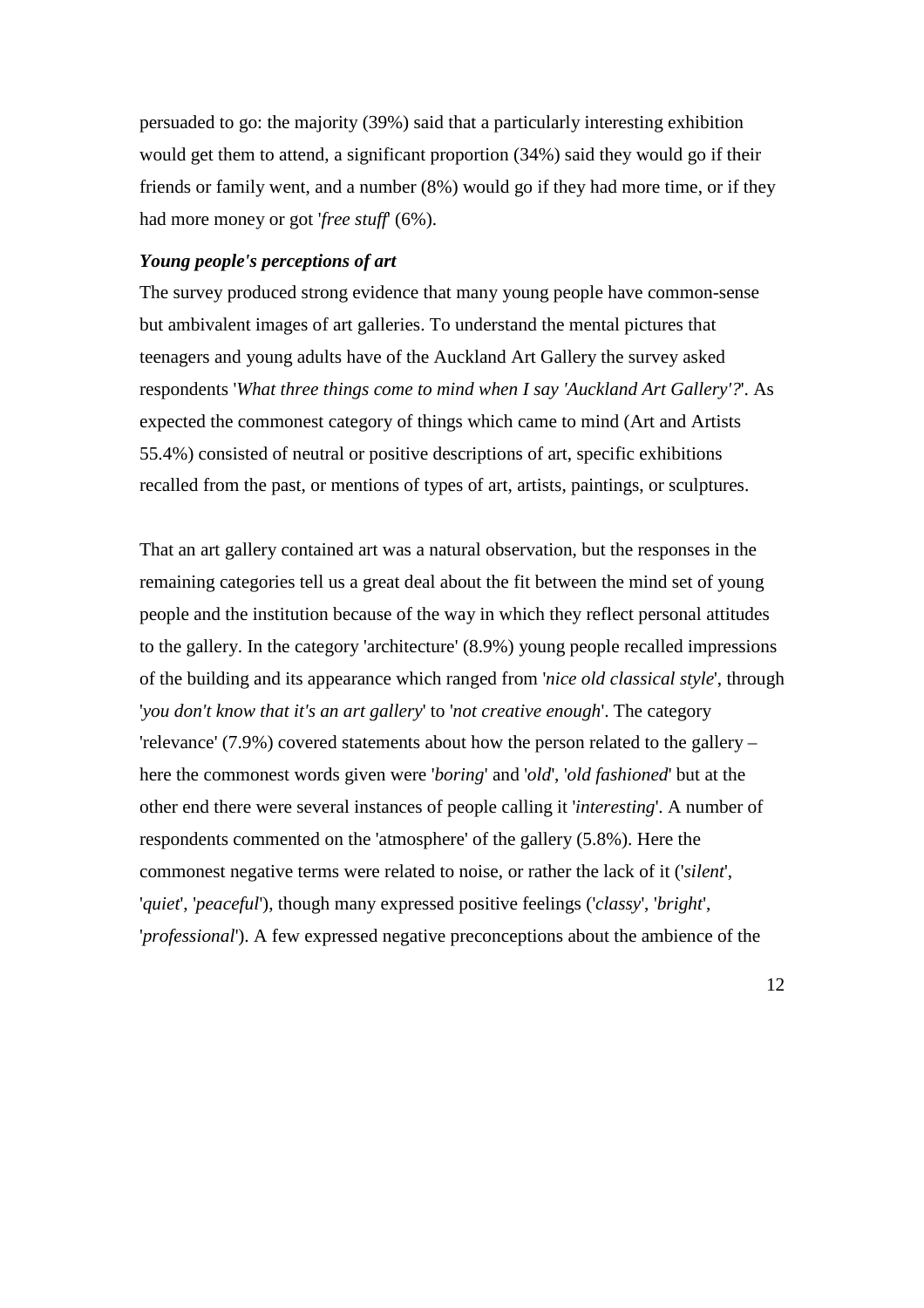gallery, using terms like '*dusty*', '*cold*', '*don't touch anything*'. Some young people said the gallery made them think of people such as '*my dad*', '*old people*' and even '*people who wear berets*'.

The categories found in the responses show that there is little immediate negative bias toward art galleries in the minds of these young people. They expect to find art in an art gallery and for them 'art' means paintings and sculpture. Those who had been to the gallery had mostly positive images of the building itself and its facilities, but some of the other categories suggest that the gallery is seen as irrelevant for young people. The large number of comments that the gallery was '*boring*', the repeated mention of '*old stuff*' and the recollection of its '*quiet*' atmosphere suggest that the gallery's ambience is far from appealing to youths as a space for leisure activity.

# *Young people's perceptions of gallery visitors*

The impression of a youth culture alienated from art culture was reinforced by the young peoples' conceptions of the natural audience for art galleries. When asked '*What kind of people go to art galleries?*' the answers convey a picture of the gallery mainly as the purview of 'artistic people' (40.2%), such as '*people who like art*', '*cultured people*', *'classy people', sophisticated people',* even '*arty farty people*'. Although some had a notion of galleries being for '*everybody*' (15.9%) a number of respondents used words reflecting an association with age and class culture. Only 14.6% thought students typically went to galleries, and 17.2% identified galleries with 'old people' or people from a certain 'social class', e.g. *'middle class'*, '*upper class*', '*wealthy people',* or people who were seen to be '*rich'*, '*educated',* and *'cultured'.* The category 'Old People' (8.6%) included eighteen instances of the exact words '*old people*' or '*older people*'. The category 'Personality' (5.6%) contained almost equal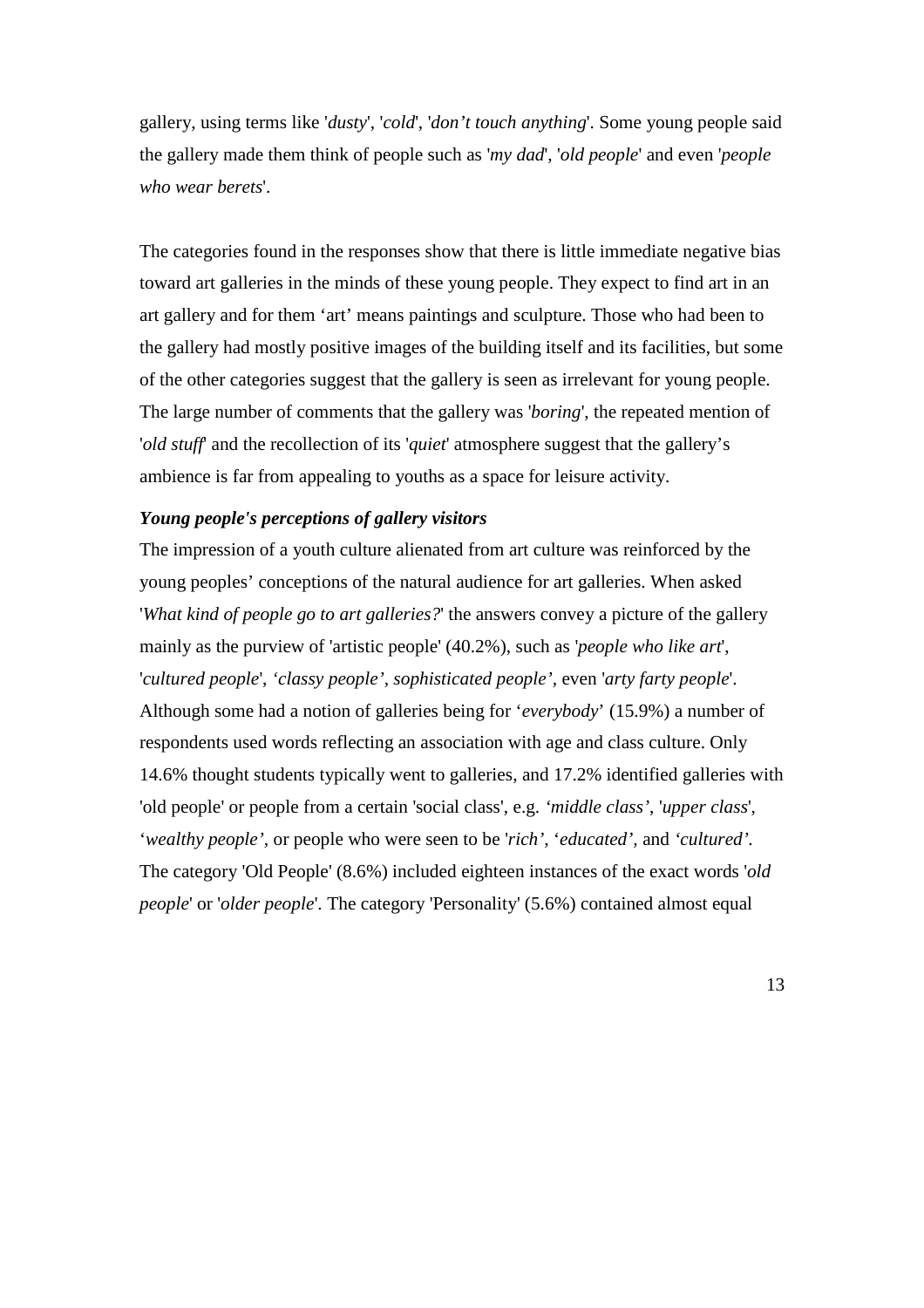numbers of people who were '*boring*, '*educated',* and '*sophisticated'*. Eight respondents thought art galleries were for '*tourists*'.

The 'Other' category (3.7%) included an interesting miscellany of stereotypes and assumptions about those who go to art galleries, including *'fancy people',* '*people who get invited to openings*', *'people with time*', and '*gay guys*'. Clearly, the young people in the sample were not including themselves in their image of who went to art galleries. Even those respondents (14.6%) who described typical gallery users as *'students'* mostly specified school groups and '*art students*' or a similar specialist group, leaving only 7.3% specifying '*students*' like themselves.

## *Young people's choice of art*

When asked '*What kind of exhibition would like to see in the gallery?*' those who gave definite answers  $(n = 221)$  not only reflected a general antipathy for the canon of modern New Zealand art and contemporary practice - that is to say the prevailing taste for abstraction and other modernist styles, experimentalist postmodern art, installation art and new media - but showed a preference for non-traditional art forms as well. 'Contemporary art' and 'non-painting' accounted for 55.7% of the responses, but in this context contemporary art (42.1%) meant visual things like '*graffiti*', '*street art*', '*popart*' , '*comic animation*' and '*fantasy art*'. Non-painting (13.6%) meant '*big name fashion*', '*music*', with a high proportion wanting '*photographs*' plus respondents suggested '*have a connection to modern day things like politics*' and '*weirder stuff*'. Those styles categorised under 'conventional art' (12.2%), clearly at odds with the kinds of cutting edge contemporary work displayed at the gallery, mostly wanted more '*international exhibitions*' and '*big overseas artists*'. The remainder mentioned either a 'specific artist' (5.4%) e.g. '*Dali*' or a 'specific subject' (26.7%) such as '*Pacific Island art*' or in one instance '*Lord of the Rings*'. These comments reinforce the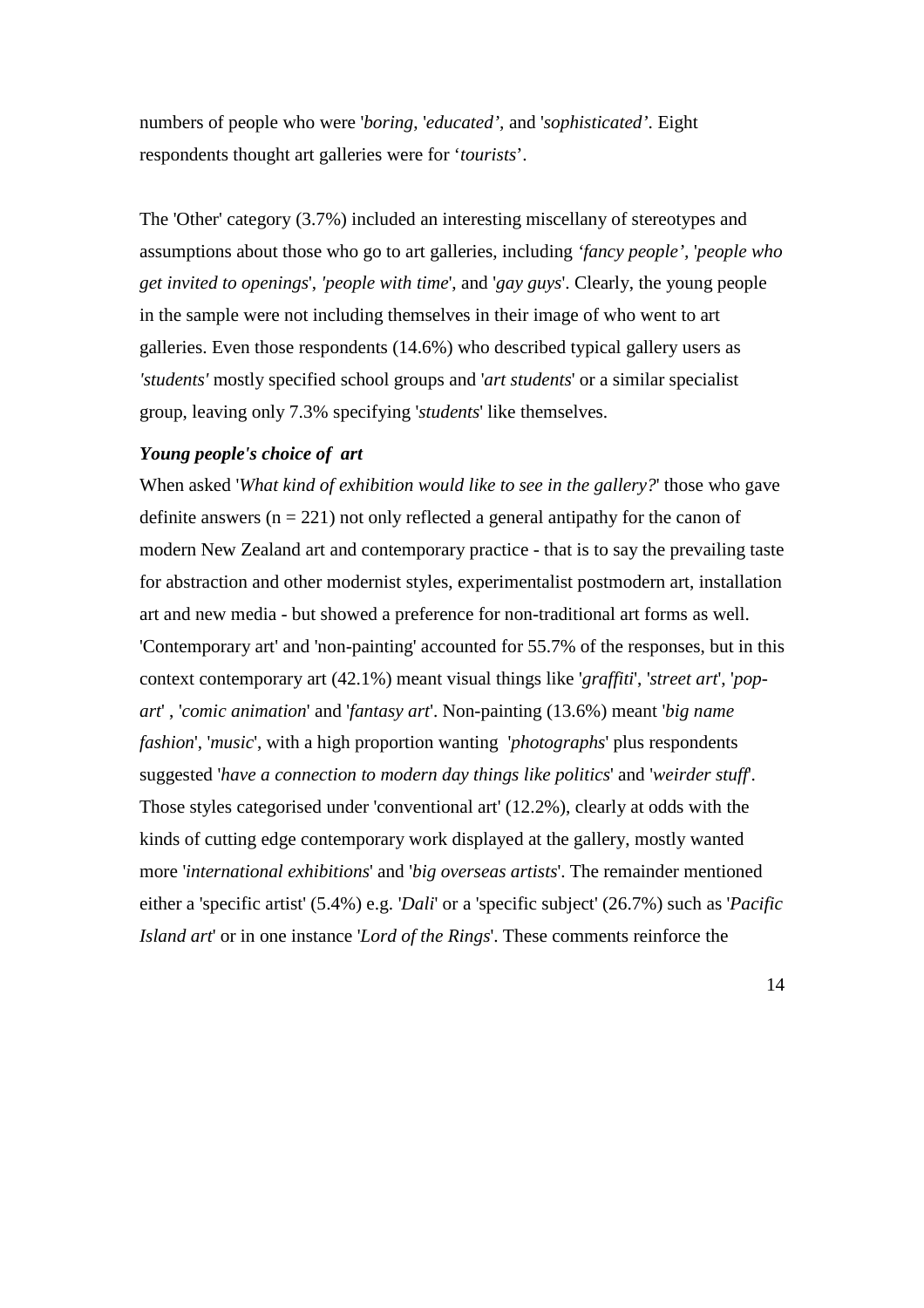suggestion that young people conceive of contemporary art in quite different ways to the art world – their perceptions of visual culture today are out of step with the art gallery orthodoxy, with what are seen as the current ideas, styles, and concerns of curators, critics, art professionals and art historians (Dunn, 2001; 2003).

# *Young people's marketing of art*

In the survey, we asked '*If you were the manager and you wanted to make the gallery more attractive to young people, what would you do*? The results (n = 303) allowed categories to be grouped under 'Types of Art ' , 'Advertising', 'Youth Focus', and 'Incentives'. The largest category consisted of suggestions to exhibit particular Types of Art (40.9%) consisting of subcategories *specific type of art (30%)*, *specific art subjects (6.3%)* and *Interactive Art (4.6%)*. The art suggested in these categories was very similar to the previous question. The most common specific art types requested were '*graffiti*', '*more modern stuff*', '*up to date art*', '*pop culture*'. Specific art subjects included '*Have young people's art in there*', '*let young artists exhibit*', '*more exhibitions of what students study at school*' even '*extreme, go against adult rules*'. The Interactive Art category included suggestions such as *'virtual gallery tours'*, *'create more activities where students can participate'*, and *'throw art parties'***.**  Contrary to what art lovers would define as contemporary New Zealand practice, these categories reflect a preference for current visual culture of a broad and diverse kind quite different to the kind of art sanctioned within the culture of art today.

Many of the young people thought that the gallery should do more advertising. Advertising was mentioned in 21.1% of the responses, and consisted of three categories, Increase advertising, (11.6%) Advertising at young locations, for example *'promote it in schools and at Uni'*, and *'advertise at rock concerts'*. and 'Target young people.' for instance '*advertise in teen magazines*', '*advertise in bars*'. The Youth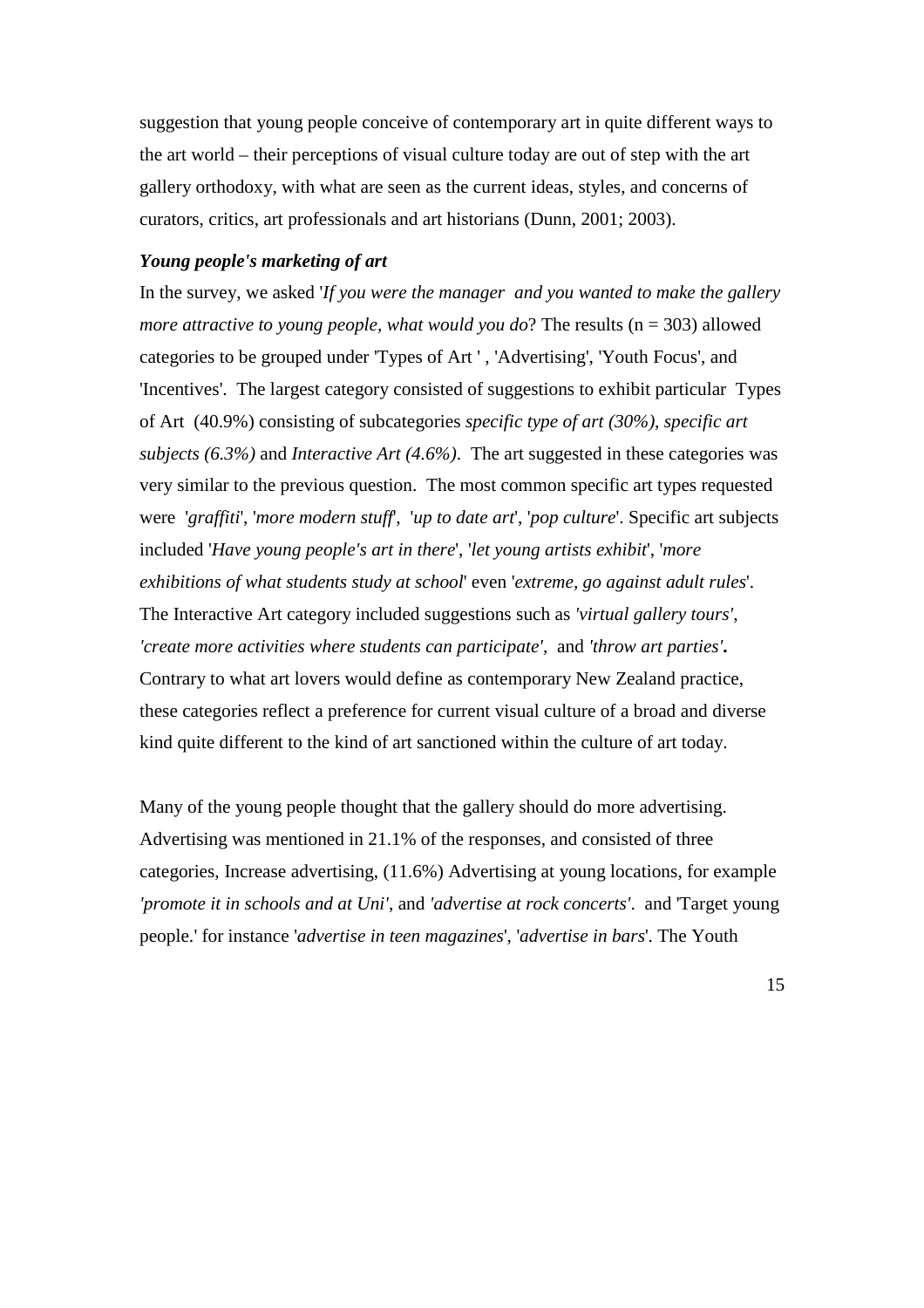Focus category comprised three subcategories: Use Music, Appeal to Youth and Change the Building. Use Music (8.6%) included music inside *'different rooms, different music'* and music piped outside as an attractant '*speakers on the outside*' and even '*put a bar at the front*'. The Appeal to Youth (7.6%) included the suggestion '*try to show that art galleries are not only for old people*' and *'ask young people what they want'*. Changing the Building included *'make it more colourful'*, *'display pictures on the outside so we know what's inside'*, *'computer screens on the outside'*, and *'make it more funky'*. The final category, 'Incentives' (5.9%) were mainly suggestions to have the entrance fee waived for students or to supply food and alcohol and other '*freebies*'. Further analysis showed that there were distinct differences in perceptions between those who had visited the gallery and those who had not visited it but knew where it was. People who had not visited were twice as likely to ask for incentives, and to suggest more advertising. On the other hand, people who had actually been there were more likely to want to see more contemporary art and young artists.

## **Including young visitors in museums**

The findings from this survey of the Auckland Art Gallery adds to the general picture emerging from the literature of social exclusion from museums, and more specifically of age group exclusion from art galleries. This survey supports the assertion that young people do not attend art galleries in large numbers because their identity, tastes, lifestyles and preoccupations are often at opposition with what art institutions offer. If this is the case, what steps may be taken to democratise art gallery audiences? How might art galleries address the under-representation of this key age group, who are, after all, the visitors of the future?

The first step is probably to acknowledge there is a problem and to undertake research. At the Auckland Art Gallery, analysis of these results led to a greater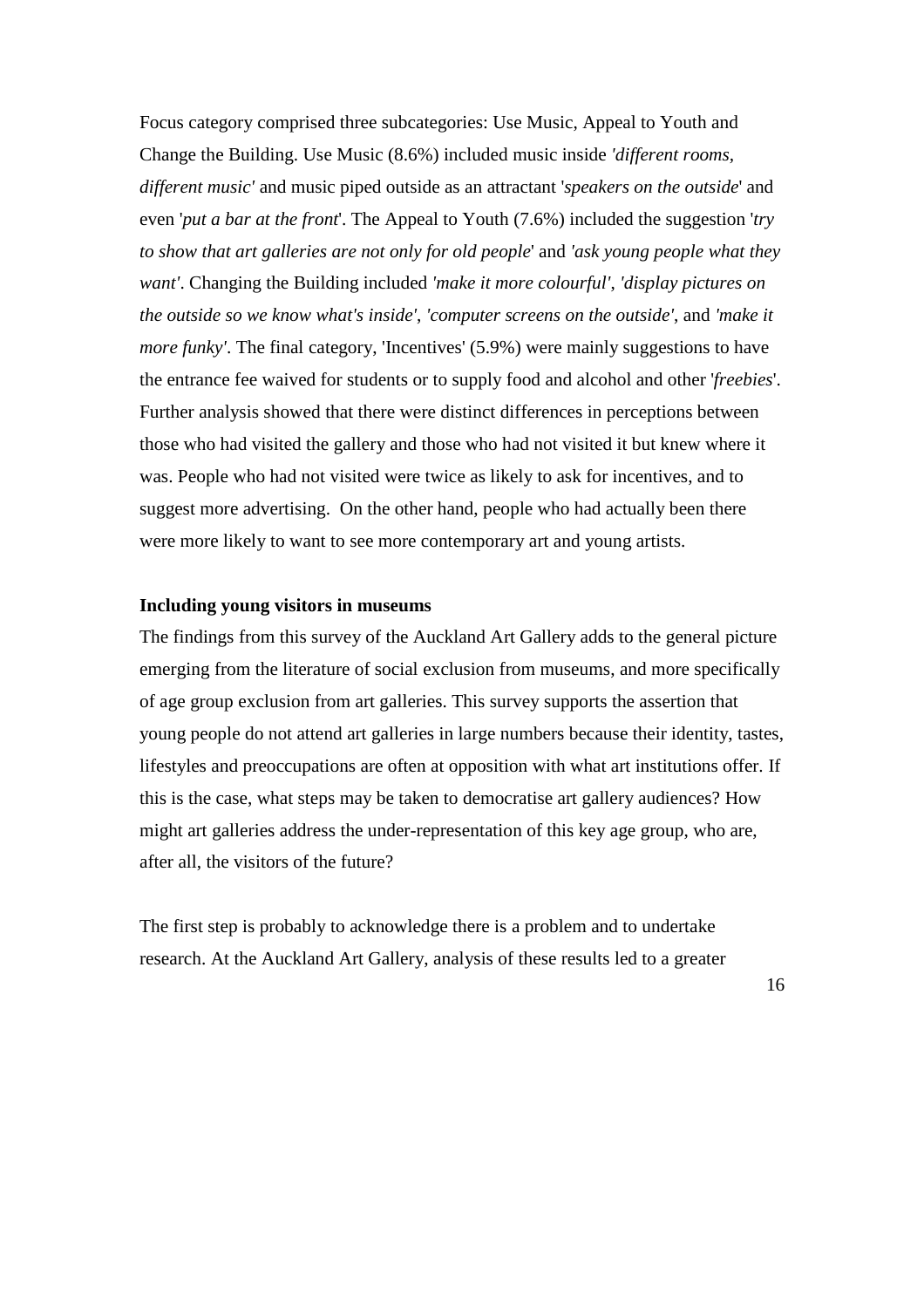awareness of the need to be more inclusive. Now when planning exhibitions the appeal to younger segments of the demographics and targeted marketing are factored in, although no figures are available yet on changes in visitation patterns. Elsewhere in New Zealand, the Dowse in Lower Hutt has taken a leading role in developing multi-media exhibition and event programmes featuring the youth culture of hip hop: visual culture, music, apparel, fashion, gaming, publishing and film (Regnault and Walker, 2005). In Australia, several museums pitch special exhibitions at a target audience of teenagers and young adults, and consult with them about the content and display of permanent exhibits and services. One example is the Victoria Youth Access Project run at the National Gallery of Victoria in Melbourne (Komesaroff, 2004). A particularly successful pilot programme in Tasmania was run by the Queen Victoria Museum and Art Gallery in Launceston (French & Savage, 2002). Going beyond simply providing *for* young people, they tried to do things *with* them by listening to what they had to say about the institution. Several radical measures: focus groups, professional development for staff, youth officers, an advisory group and new website, plus dedicated exhibit area and studio, all brought about a dramatic change in the use of the space by the youth audience.

In Europe, some art galleries have tackled this issue by improving their educational provision for young people who are independent visitors – that is by setting up specialised exhibitions and informal education programmes catering for this age group that tap into their interests and needs (Xanthoudaki, 1998). In America, the *New York Times* has reported a number of successful programmes in major art museums designed to turn teenagers – that 'vast, varied and finickety audience' – from irregular visitors into a regular clientele. The prestigious Museum of Modern Art was recently quoted as saying: 'We want to work more with adolescents, to build an audience, so that they can come here and make it their own place' (Leimbach, 2005).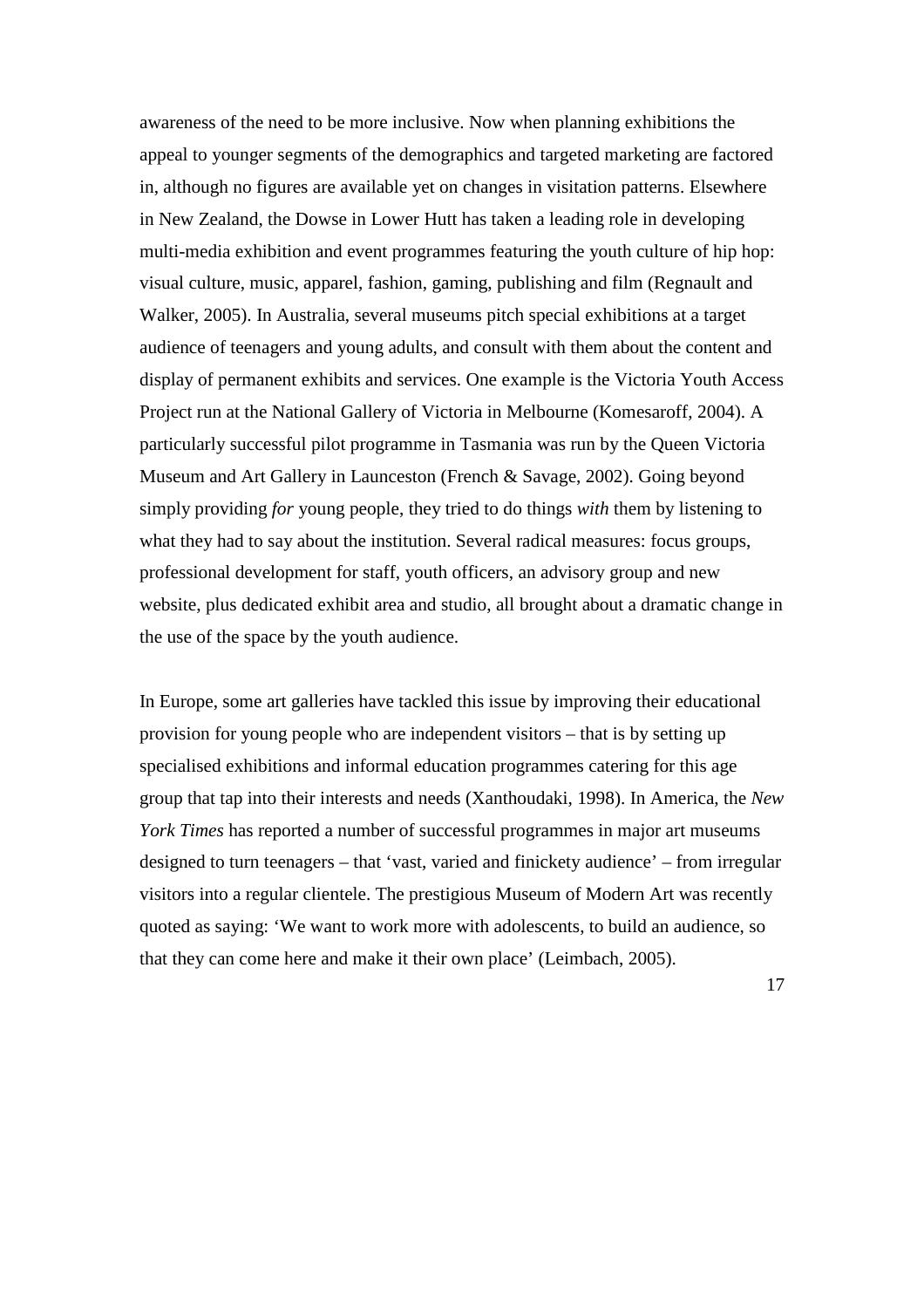# **Conclusion**

This survey found clear evidence that young people visit art galleries less often than the population as a whole. Our analysis of the responses adds to the understanding of youth perceptions of art galleries. Clearly many young people do not feel at home in art galleries or are inhibited from visiting them by the very way in which these institutions collect and display art. Aspects of their architecture, exhibition content and design, atmosphere, programmes and advertising contribute to this feeling of exclusion. The calls for a greater variety of art styles and different types of exhibitions, for changes to the atmosphere and layout, and more advertising and promotions, all contained clear messages for museum management.

The evidence presented in this article adds to a small but growing body of literature on an important audience which is sometimes overlooked. When museums and art galleries exclude young people, they do so in the same way that they exclude other social groups, by failing to legitimise young peoples' values, identity and ways of doing things – in short their youth culture. Just as certain social groups are overrepresented in museum visitation, the make-up of museum staff, collections and exhibitions betray the preferences of the age-groups which dominate these institutions. Since museums have been able to attract a broader cross section of the population by shifting from a collections-based focus on the interests of a cultural elite to a wider appeal based on the visitor experience, it seems there is every likelihood that these publicly funded institutions will be able to reach the young people they currently fail to serve. The success of the initiatives described above shows that, with the will to realise its democratic potential, museums can serve as both educational and entertaining attractions, as places where young people feel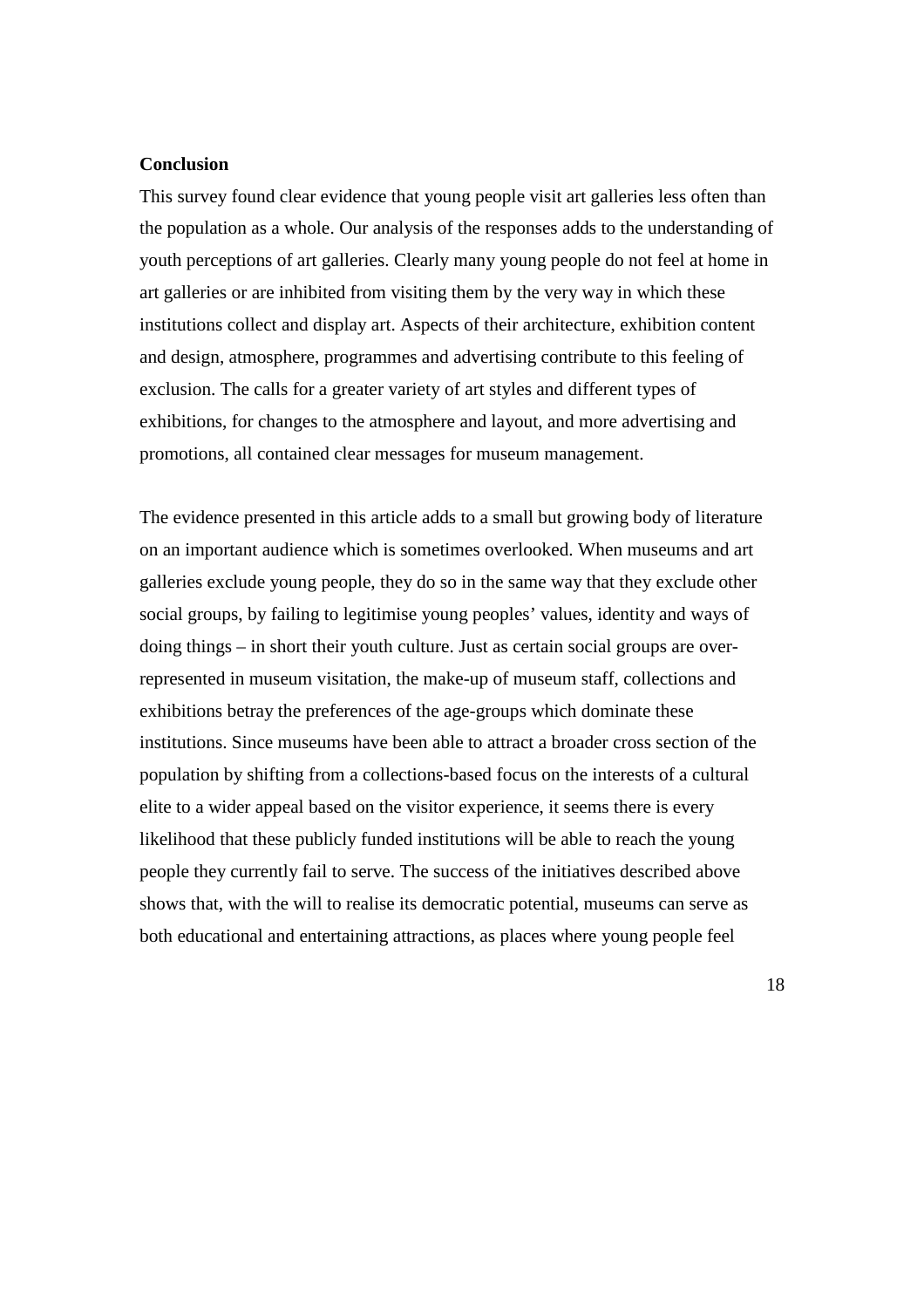included, valued and welcomed. If the culture of museums – their content, values and ways of doing things - can successfully be transformed to cater for new constituencies, then there is every likelihood that museums, by finding a place for youth culture, will make room for young visitors.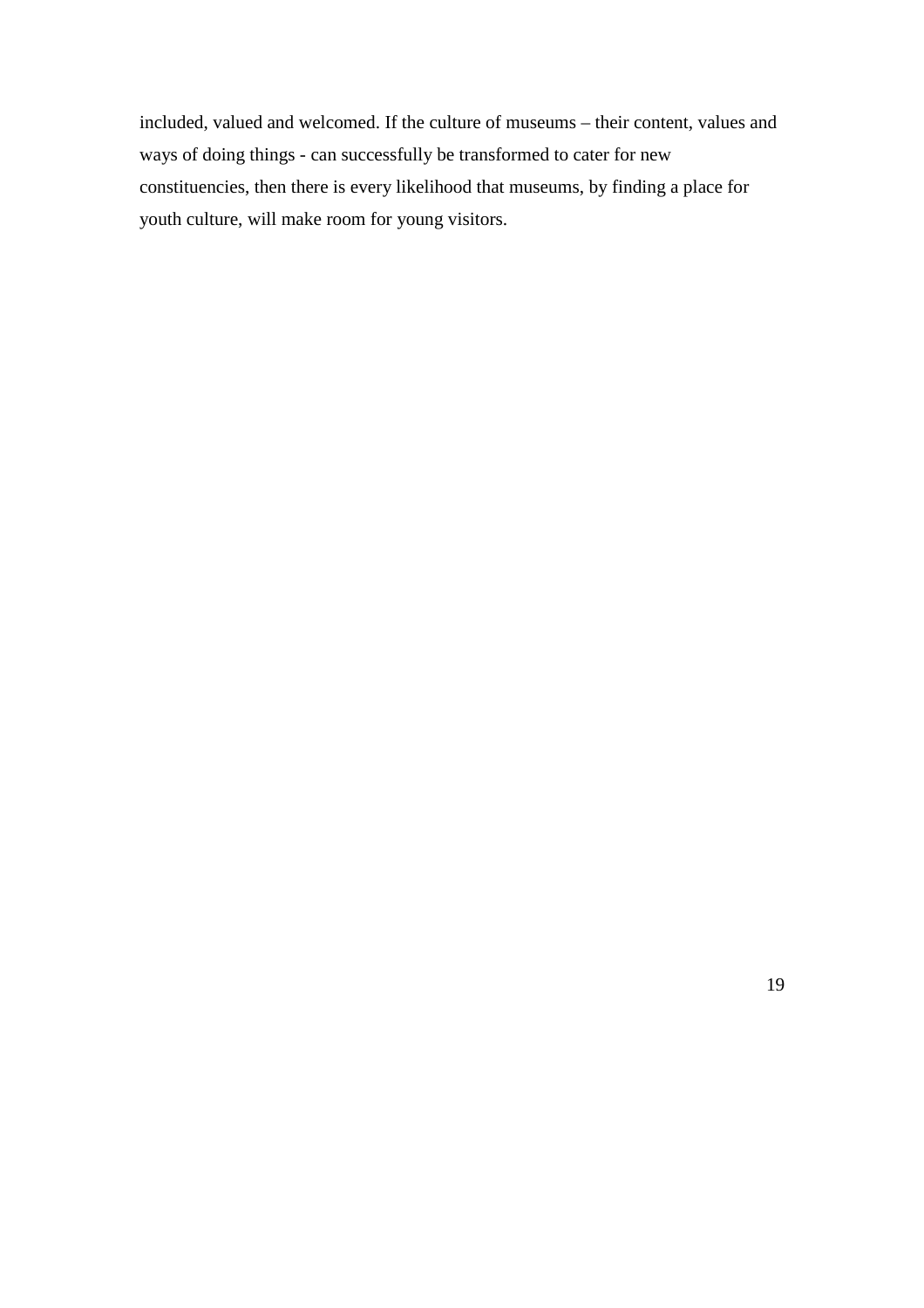# Endnote

<sup>1</sup> New Zealand has followed British usage preferring 'art gallery' to 'art museum', but recently the American usage has become popular. In this article, I use the term 'museum' to refer to the general group of cultural institutions including those collecting and displaying art, and 'art galleries' specifically for those which, like the Auckland Art Gallery, designate themselves as such.

### **References**

- Anderson, G. (ed.). (2004). *Reinventing the museum: Historical and contemporary perspectives on the paradigm shift*. Walnut Creek CA: Altamira.
- Australian Museums Online (2005). *Who visits museums? Young people and museums: Literature review.* Retrieved Mar 3, 2005 from Australian Museums Online: Audience Research Centre website amonline.net.au
- Bartlett, A. & Kelly, L. (2000). *Youth audiences: Research summary*. Australian Museum Audience Research Centre. Retrieved Apr 1, 2005 from www.amonline.net.au
- Bennett, T. & Frow, J. (1991). *Art galleries: Who goes? The summary.* Sydney: Australia Council.
- Bennett, T., Emmison, M. & Frow, J. (1999). *Accounting for tastes: Australian everyday cultures.* Melbourne: Cambridge University Press.
- Bourdieu, P. (1973). Cultural reproduction and social reproduction. In R. Brown (Ed.), *Knowledge, education and cultural change*. London: Tavistock Press.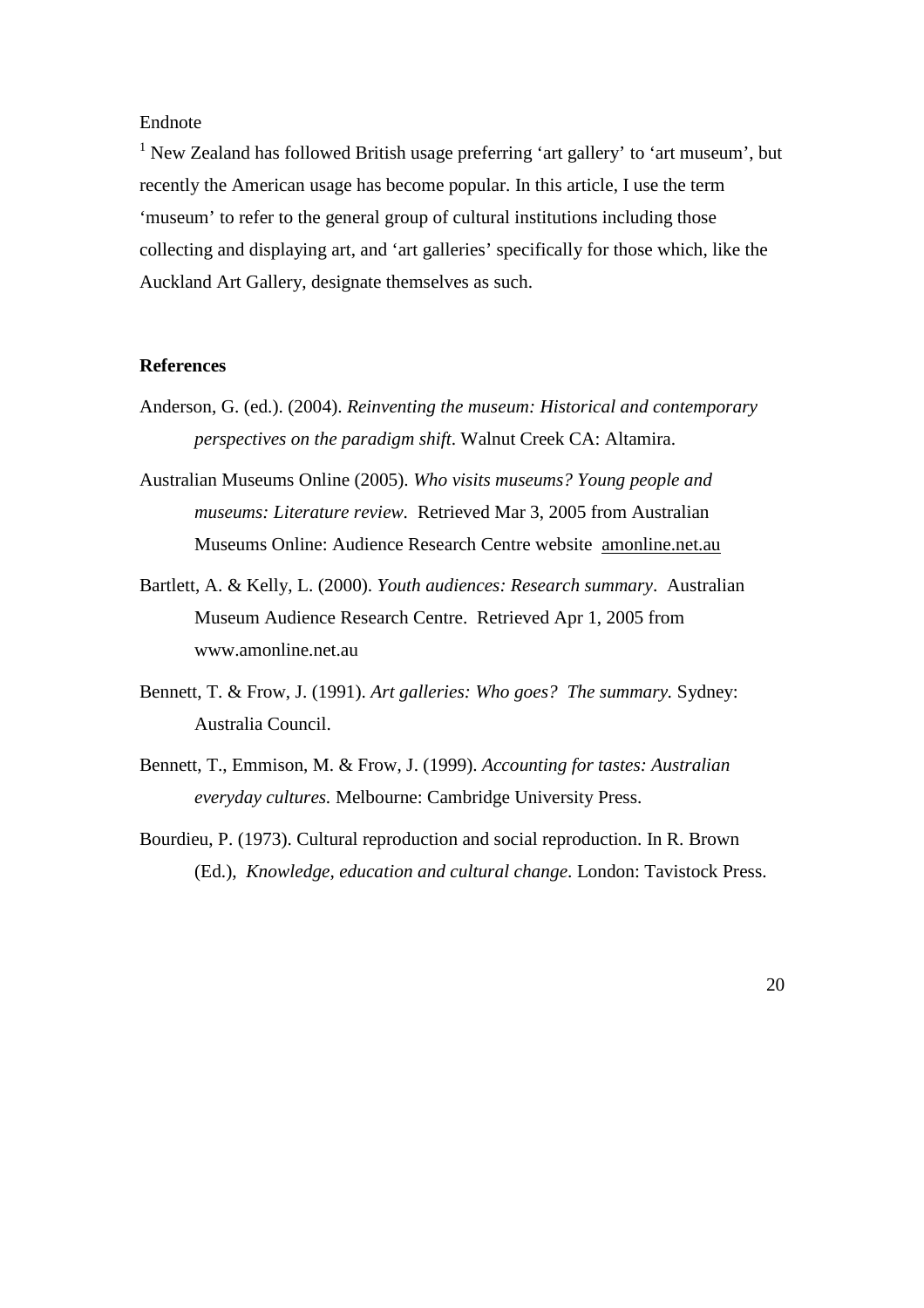- Bourdieu, P. & Darbel., A. (1991). *The love of art: European art museums and their public.* Oxford: Polity Press. (First published 1969 as *L'amour de lárt.* Paris: Minuit.)
- Caldwell, N. & Coshall, J. (2002). Measuring brand associations for museums and galleries using repertory grid analysis. *Management Decision, 40*, (4) 383- 393.
- Cockburn, R. (1989). *The National Art Gallery and National Museum of New Zealand: An evaluation of the silver miracle exhibition*. Victoria University of Wellington: Recreation and Leisure Studies Group.
- Cockburn, R. (1990). *The National Art Gallery and National Museum of New Zealand: An evaluation of the exhibition Treasures and Landmarks: Nga Taonga me nga Tohuwhenua.* Victoria University of Wellington: Recreation and Leisure Studies Group.
- Coombes, A. (2004). Museums and the formation of national and cultural identities. In D. Preziosi & C. Farago. (Eds.), *Grasping the world: The idea of the museum* (pp278-320). Aldershot: Ashgate.
- DiMaggio, P. & Useem, M. (1978). Social class and arts consumption: The origin and consequences of class differences in exposure to the arts in America. *Theory and Society 5*, 141-161.
- Dodd, J. & Sandell, R. (2001). *Including museums: Perspectives on museums, galleries and social inclusion.* Research Centre for Museums and Galleries, Department of Museum Studies, University of Leicester.
- Dunn, M. (2001). *New Zealand sculpture: A history.* Auckland: Auckland University Press.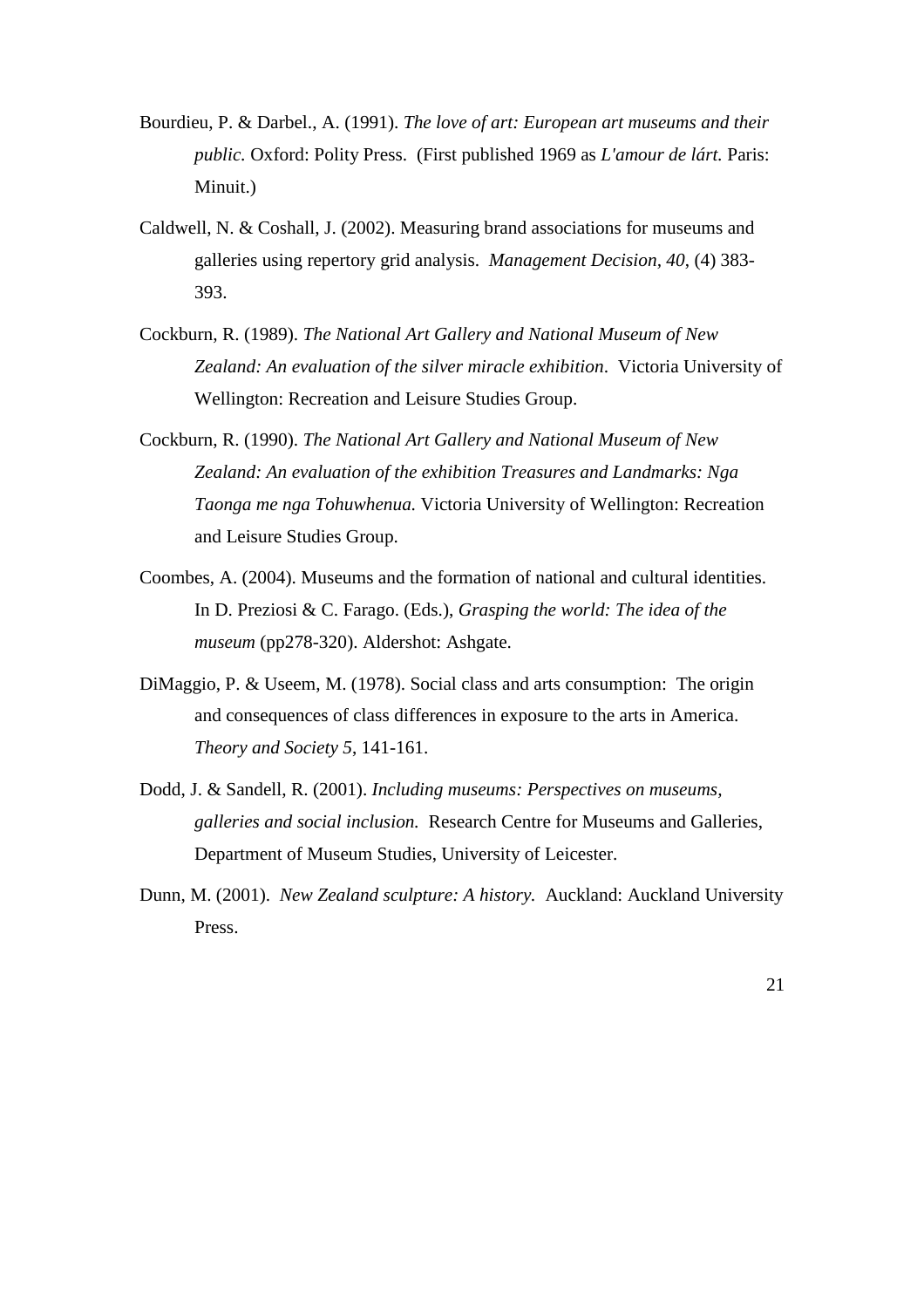- Dunn, M. (2003). *New Zealand painting: A concise history.* Auckland: Auckland University Press.
- Environmetrics (November, 2002). *Mature Australians and museums*. Retrieved April 1, 2005 from www.environmetrics.com.au
- Falk, J. (1998). Visitors: Who does, who doesn't and why. *Museum News, 77* (2), March/April, 37-43.
- Fleming, D. (1999). A question of perception. *Museums Journal,* April, 29-31.
- French, R. & Savage, G. (2002). *Get 'em young: Speaking their language or teaching them yours?* Paper presented to the Museums Australia conference, March 2002. Environmetrics Pty Ltd website www.environmetrics.com.au
- Fyfe, G. (2000). *Art, power and modernity: English art institutions, 1750-1950.*  London & New York: Leicester University Press.
- Greene, C. (1996). Discovering the audience: A re-orientation in museum analysis. *Reviews in Anthropology*, *24* (4), 267-76.
- Greenhalgh, P. (1989). *Ephemeral vistas: The expositions universelles, great exhibitions and world fairs, 1851-1939.* Manchester: Manchester University Press.
- Harrison, J. (1997). Museums and Touristic Expectations. *Annals of Tourism Research, 24* (1), 23-40.
- Hood, M. (1983). Staying away: Why people choose not to visit museums. *Museum News, 61* (4), 50-57.
- Jansen-Verbeke, M. & van Redom, J. (1996). Scanning museum visitors urban tourism marketing. *Annals of Tourism Research*, *23* (2), 364-375.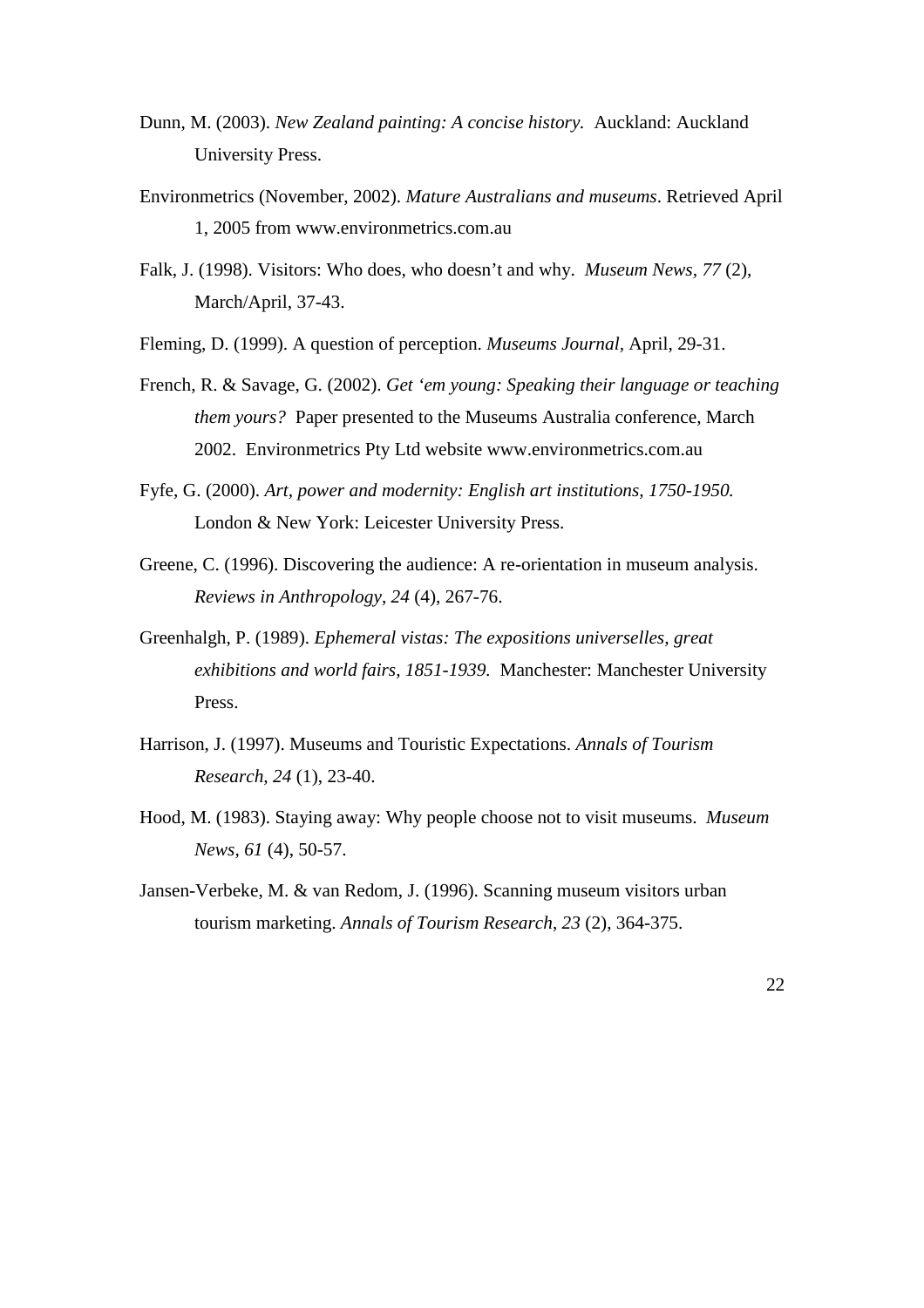- Kaplan, F. S. (Ed.). (1996). *Museums and the making of "ourselves": The role of objects in national identity*. London & New York: Leicester University Press.
- Karp, I. (1992). On civil society and social identity. In I. Karp, C. Kreamer, & S. Lavine, (Eds.), *Museums and communities: The politics of public culture*  (pp19-33). Washington: Smithsonian Institution Press.
- Kelly, G. (1955). *Principles of Personal Construct Psychology*. 2 Vols. New York: Norton.
- Komesaroff, R. (2004). Innovative art gallery programmes for marginalised youth. Paper presented to Museums Australia Conference, 18 May, 2004. Retrieved July 12, 2005, from *Australian Museums Online* - Archived conference site: http://sector.amol.org.au/publications\_archive/archived\_conference\_papers
- Kotler, N. & Kotler, P. (1998). *Museum Strategy and Marketing*. San Francisco: Jossey-Bass.
- Leimbach, D. (Mar. 30, 2005). To get teenagers into the gallery: Turn up the heat. Retrieved April 6, 2005, from *New York Times* website, Arts special: Museums section http://www.nytimes.com
- Macdonald, S., & Fyfe, G. (1996). *Theorizing museums: Representing identity and diversity in a changing world*. Cambridge, Mass.: Blackwell.
- McDermot Miller. (1996). *Non-users of museums and art galleries.* Wellington: Museum Directors Federation.
- McLean, F. (1997). *Marketing the Museum.* London: Routledge.
- McLean, K. (1999). Museum exhibitions and the dynamics of dialogue. *Daedalus 128*, (3) 83-108.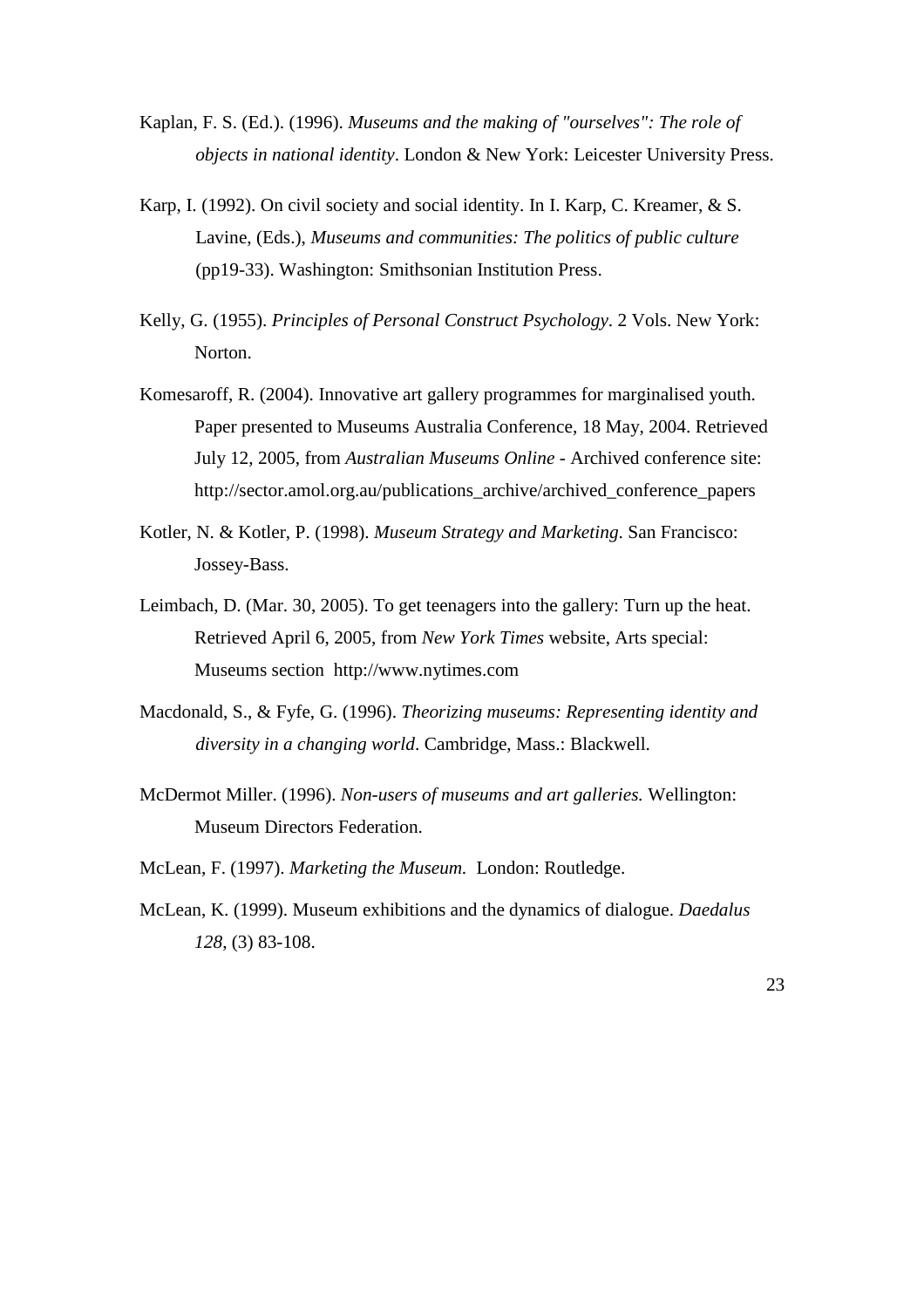- McLennan, P. (1996). *Bob Marley: Visitor profile report*. Wellington NZ: Leisureworks/Museum of New Zealand Te Papa Tongarewa.
- Merriman, N. (1989). Museum visiting as a cultural phenomenon. In P. Vergo. (Ed.), *The new museology* (pp. 159-160). London: Reaktion Books.
- Merriman, N. (1991). *Beyond the glass case: The past, heritage and the public in Britain.* London: Leicester University Press.
- Museum of New Zealand. (1996). *Visitor profile summary 1995-6.* Wellington: Te Papa Visitor & Market Research.
- Museum of New Zealand. (1999). *Museum of New Zealand Te Papa Tongarewa Annual Report 1998/9*. Wellington: Museum of New Zealand Te Papa Tongarewa.
- Museum of New Zealand. (2000). *Visitor Profile Database.* Wellington: Te Papa Visitor & Market Research.
- Museum of New Zealand. (2004). *Museum of New Zealand Te Papa Tongarewa Annual Report 2002/3*. Wellington: Museum of New Zealand Te Papa Tongarewa.
- Prince, D. & Schadla-Hall, R.T. (1985). The image of the museum: A case study of Kingston upon Hull. *Museums Journal 85*, 39-45.
- Prior, N. (2002). *Museums and modernity: Art galleries and the making of modern culture*. Oxford: Berg.
- Reeves, D. (2003). One big picture 12,000 little pictures: the Auckland Art Gallery collection management and access programme. *The Electronic Library*, *21* (3), 208-213.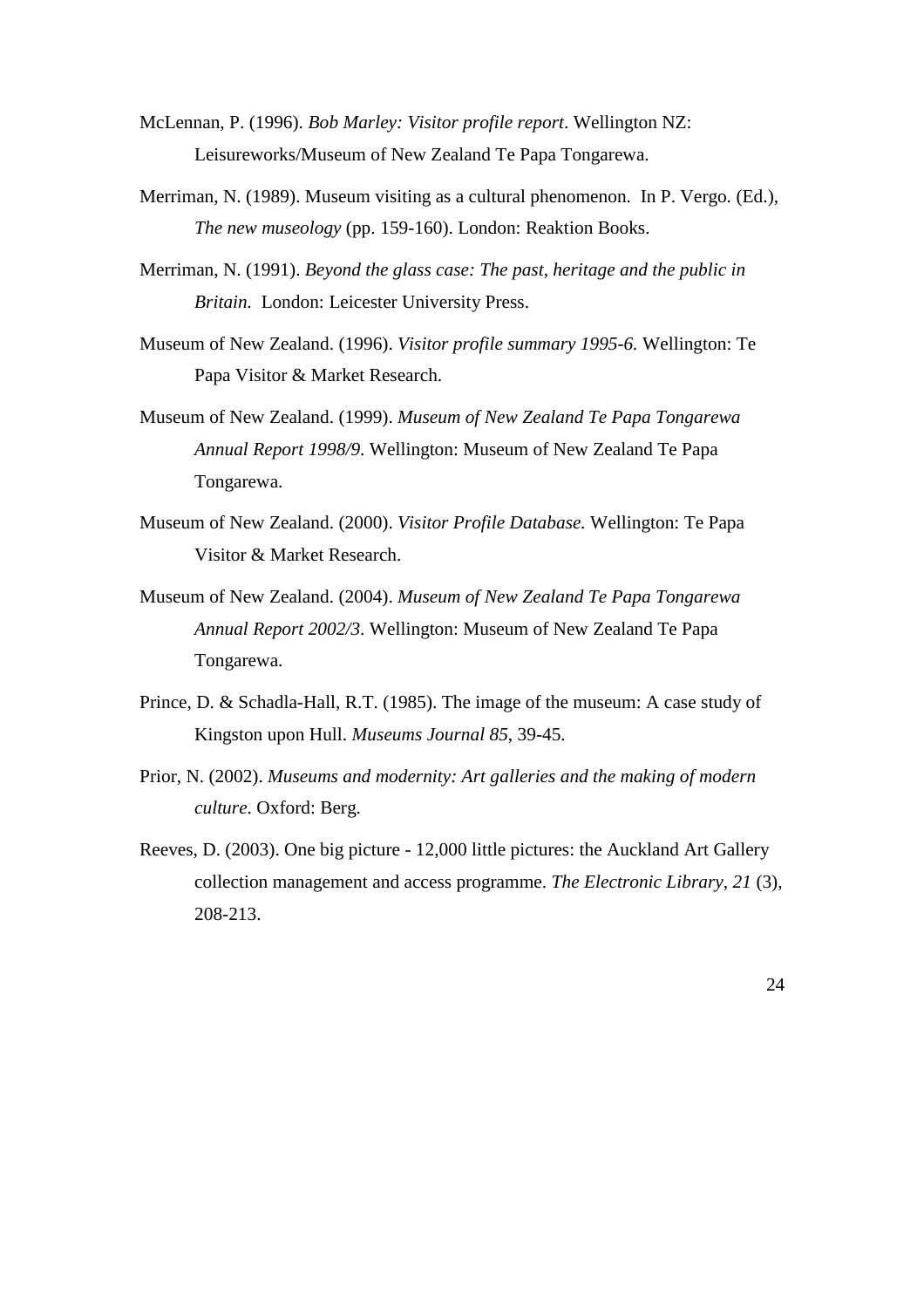- Regnault**,** C. & Walker, T. (2005). Getting respect: A case study of strategic development driven by audience development at the Dowse. Paper presented to Museums Australia Conference, Sydney, 18 May, 2004.
- Sandell, R. (1998). Museums as agents of social inclusion. *Museums management and curatorship 17* (4), 401-418.
- Sandell, R. (Ed.). (2002). *Museums, society, inequality.* London: Routledge.
- Stafford, J. (1991). *Visitor perception survey findings.* Wellington: National Art Gallery.
- Statistics New Zealand. (2003). Figures retrieved on March 16, 2003, from *Statistics New Zealand* web site www.statisticsNZ.govt.nz
- Thomson, K. (1981). *Art galleries and Museums of New Zealand.* Wellington: Reed.
- Thyne, M. (2001). The Importance of values research for nonprofit organisations: The motivation-based values of museum visitors. *The International Journal of Nonprofit and Voluntary Sector Marketing*, *6* (2), 116.
- Todd, S. & Lawson, R. (2001). Lifestyle segmentation and museum/gallery visiting behaviour. *International Journal of Nonprofit and Voluntary Sector Marketing*, *6* (3), 269-277.
- Vergo, P. (Ed.). (1989). *The new museology*. London: Reaktion Books.
- Willis, P. (1981). *Learning to labour: How working class kids get working class jobs*. New York: Columbia University Press.
- Willis, P. (1989). Art or culture? An inquiry. In H. Giroux & R. Simon et al, *Popular culture, schooling and everyday life* (pp117-146)*.* Granby, MA: Bergin & Garvey.